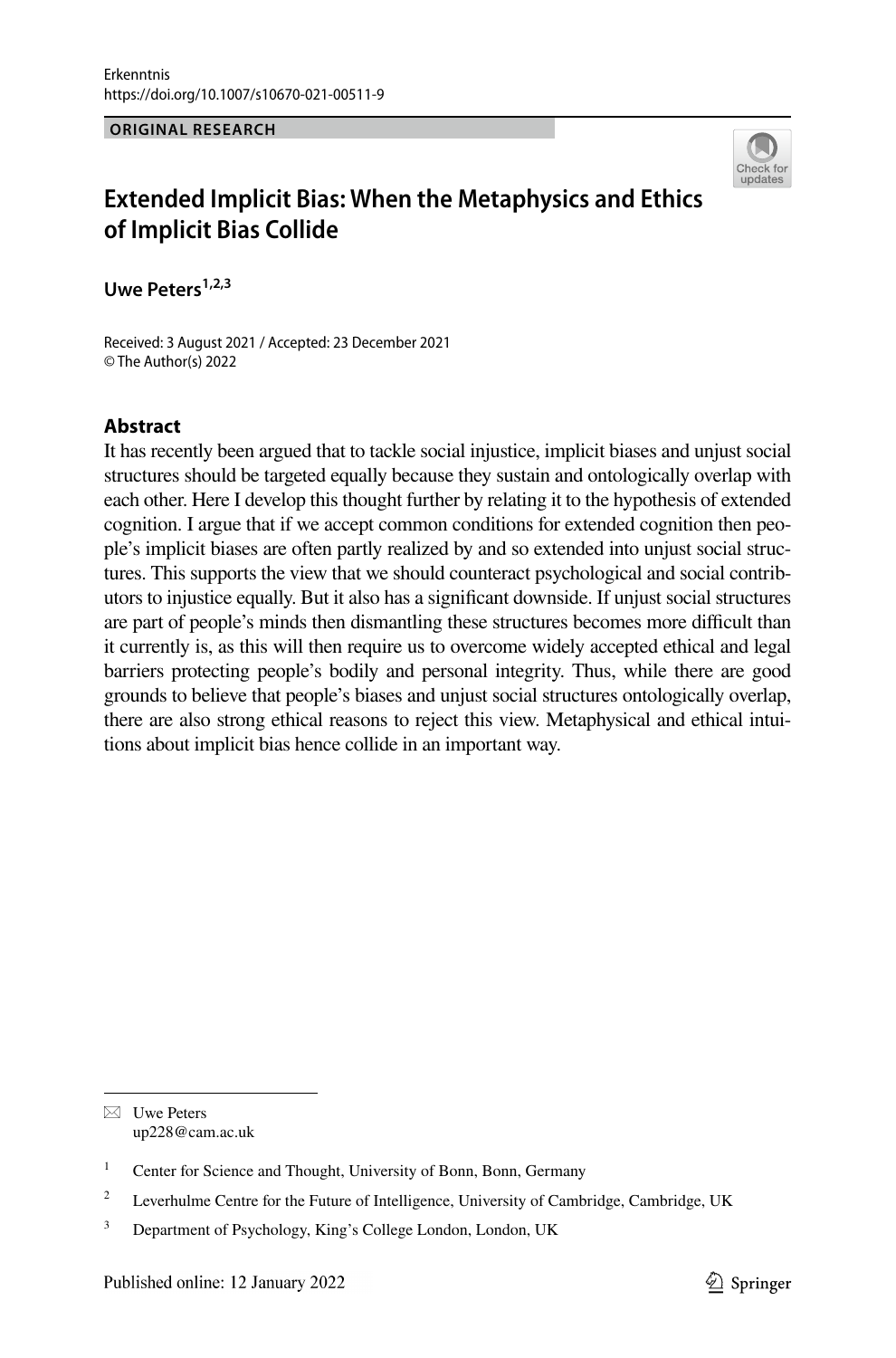# **1 Introduction**

Whether it is in the recurring killings of unarmed Black Americans (like George Floyd) by White policemen,<sup>[1](#page-1-0)</sup> the sexism in Hollywood (see #MeToo movement) or in EU politics (see the EU's recent 'sofa gate'),<sup>2</sup> the xenophobic attacks on migrants and Asians (in the wake of COVID-19), $3$  ableism, or ageism, social injustice is too common. How can we best combat it?

Philosophers working on this question often focus on two factors contributing to social injustice. The frst is *implicit bias*, which refers broadly to largely unconscious and/or automatic cognitions linking the members of a social group with one or more negative (or positive) characteristics (implicit stereotype), or a negative evaluation (implicit prejudice) (Fitzgerald et al., [2019\)](#page-20-0). Implicit bias is commonly taken to be one key factor contributing to social injustice (Beeghly & Madva, [2020](#page-20-1)). The second one is *social structure*, referring broadly to the social institutions (family, government, education, etc.), social roles (gender, profession, etc.), status (middle-class, student, etc.), and social norms that maintain order in a group by guiding, limiting, and organizing behavior (House, [1981](#page-21-0)). Social structure can be unjust, restricting some individuals or groups unfairly, and promoting discriminatory perceptions, attitudes, and behavior (Madva, [2020](#page-21-1)).

To what extent should we focus on individuals' implicit biases, unjust social structures, or both to eradicate social injustice? In the literature on this issue, three groups of philosophers can be distinguished: individualists, structuralists, and integrationists. *Individualists* hold that people's individual minds with their implicit and explicit biases are the root cause of and should be our primary focus in tackling social injustice (Blum, [2002](#page-20-2); Garcia, [1996](#page-21-2)). In contrast, *structuralists* hold that social structures are its main cause and should be our main focus of attention (Anderson, [2010;](#page-20-3) Haslanger, [2015](#page-21-3)). *Integrationists* are ecumenical, maintaining that minds and social structures are intimately intertwined (or integrated with each other) and equally involved in causing social injustice, meaning that both should equally be targeted with interventions (Ayala-Lopez & Beeghly, [2020;](#page-20-4) Davidson & Kelly, [2020](#page-20-5); Leboeuf, [2020;](#page-21-4) Madva, [2020;](#page-21-1) Soon, [2020\)](#page-21-5).

All three, individualists, structuralists, and integrationists, agree that appeals to *both* mental states and social structures are necessary for an adequate explanation of persistent social ills. The diference between the camps is in explanatory priority and opinion on whether biased minds or unjust social structures are more deeply engrained or robust.

The focus here will be on integrationists. To support their view, several integrationists have recently proposed that implicit biases and social structures ontologically overlap in that they are partly constitutive of each other. For example, Leboeuf [\(2020](#page-21-4)) holds that "implicit biases should not be conceived of as [entirely] 'inside the

<span id="page-1-0"></span><sup>1</sup> [https://www.bbc.com/news/topics/cr07gpl05emt/us-police-killings.](https://www.bbc.com/news/topics/cr07gpl05emt/us-police-killings)

<span id="page-1-1"></span><sup>2</sup> [https://www.cbsnews.com/news/sofagate-charles-michel-ursula-von-der-leyen/.](https://www.cbsnews.com/news/sofagate-charles-michel-ursula-von-der-leyen/)

<span id="page-1-2"></span><sup>3</sup> [https://time.com/5797836/coronavirus-racism-stereotypes-attacks/.](https://time.com/5797836/coronavirus-racism-stereotypes-attacks/)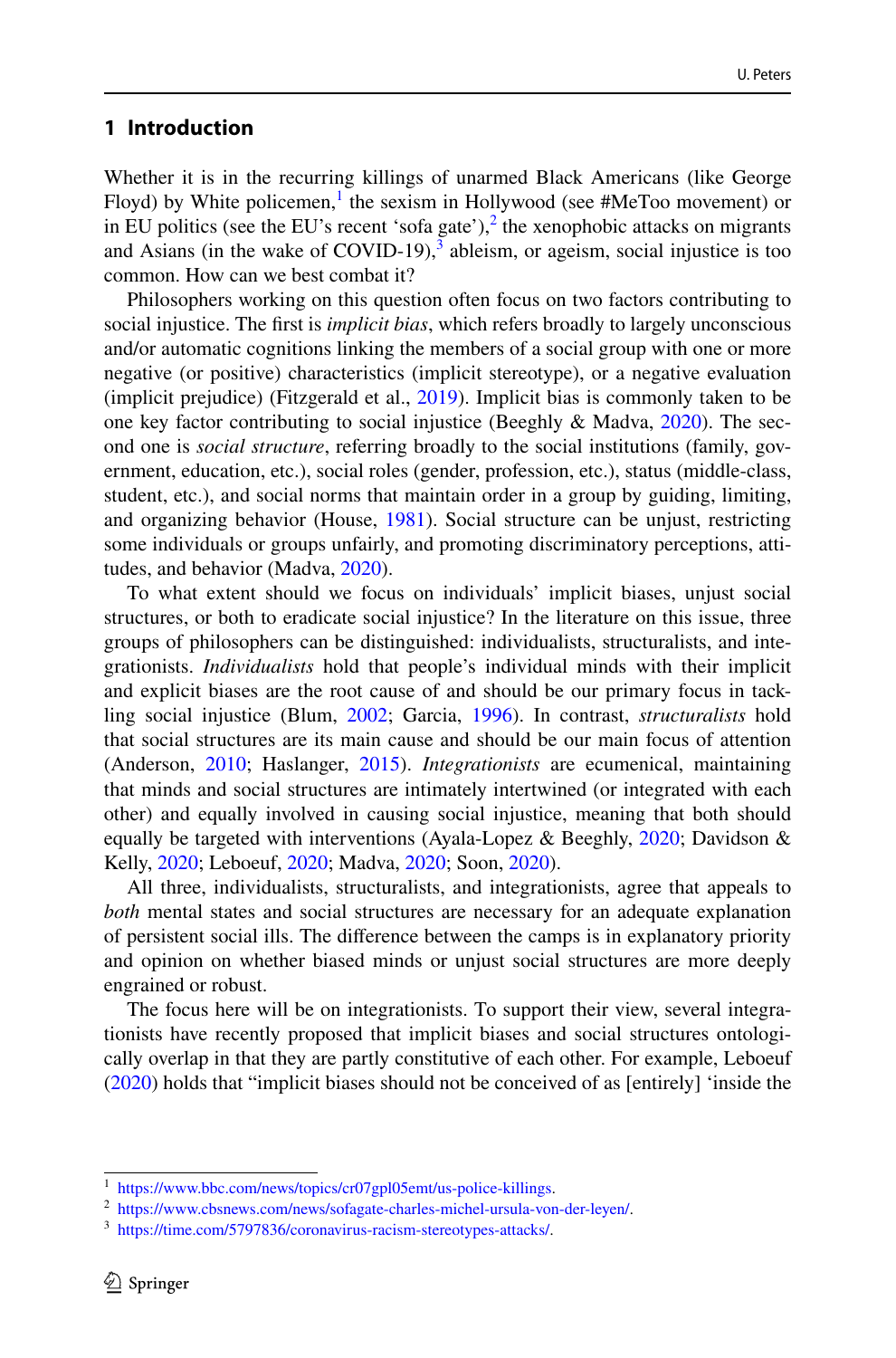head' of individuals, but rather as [partly] *social*" (p. [4](#page-2-0)1).<sup>4</sup> Similarly, Ayala-Lopez and Beeghly ([2020\)](#page-20-4) suggest that to the "extent that […] social biases make social relations what they are, they partially constitute these relations", and since individuals absorb social structure, we should think of people's "biases […] as a way in which the social structure manifests in" them (p. 216). Relatedly, Davidson and Kelly ([2020\)](#page-20-5) hold that some social "structures" are "fluidly interwoven with" and "internalized" by an individual, "existing (in part) as psychological states […] in her brain" (p. 200). Soon ([2020\)](#page-21-5), too, argues that people's biased minds are coupled to certain unjust social structures such that the two "really constitute one system" (p. 1872).

One might be an integrationist (i.e., hold that minds and social structures should enjoy equal explanatory priority and be equal targets of interventions) without committing to the metaphysical view that biased minds and social structures ontologically overlap. However, the focus here will be on philosophers who do advocate this view, and, more generally, on theorists who aim to soften the ontological boundaries between the two entities. These researchers are henceforth the sole referents of the term 'integrationists'.

The integrationists' assumption that implicit bias and social structure onto-logically overlap can be understood as a version of Clark and Chalmers' [\(1998](#page-20-6)) *hypothesis of extended cognition*, which posits (HEC): Some human cognitive states or processes extend into, i.e., are partly realized by, objects or processes outside the body (for details, see Rowlands et al., [2020\)](#page-21-6). Indeed, some integrationists briefy refer to HEC in passing (Davidson & Kelly, [2020,](#page-20-5) p. 209; Soon, [2020](#page-21-5), p. 1873). However, no integrationist has so far explicitly committed to any version of HEC. And while HEC has been applied to various cognitions (Rowland et al., [2020\)](#page-21-6), it remains unclear whether the most common conditions for extended cognition proposed by advocates of HEC would also in some cases support the postulation of an *extended implicit bias*. Moreover, the potential implications of adopting such a conceptualization of implicit bias remain largely unexplored.

In the following, I want to change this by arguing for three main points:

- (1) Individuals and their implicit biases often interact with unjust social structures in ways that meet common conditions for extended cognition, specifcally, extended implicit bias. That is, the literature on HEC provides reasons to believe that people's implicit biases are often partly realized by unjust social structures.
- (2) If implicit biases are often partly realized by unjust social structures, this helps support the integrationists' point that minds and social structures are equally implicated in social injustice. But it also makes it more difficult to reduce social injustice. Because if unjust social structures are partial realizers of people's minds, then they are in these cases literally external components of people's

<span id="page-2-0"></span><sup>&</sup>lt;sup>4</sup> If not otherwise indicated, all italics in the quotes of this paper are original. I have added the qualifiers 'entirely' and 'partly'here based on my interpretation of Leboeuf's view. Leboeuf might be read as committing to the even stronger view that implicitbiases are not in the head at all.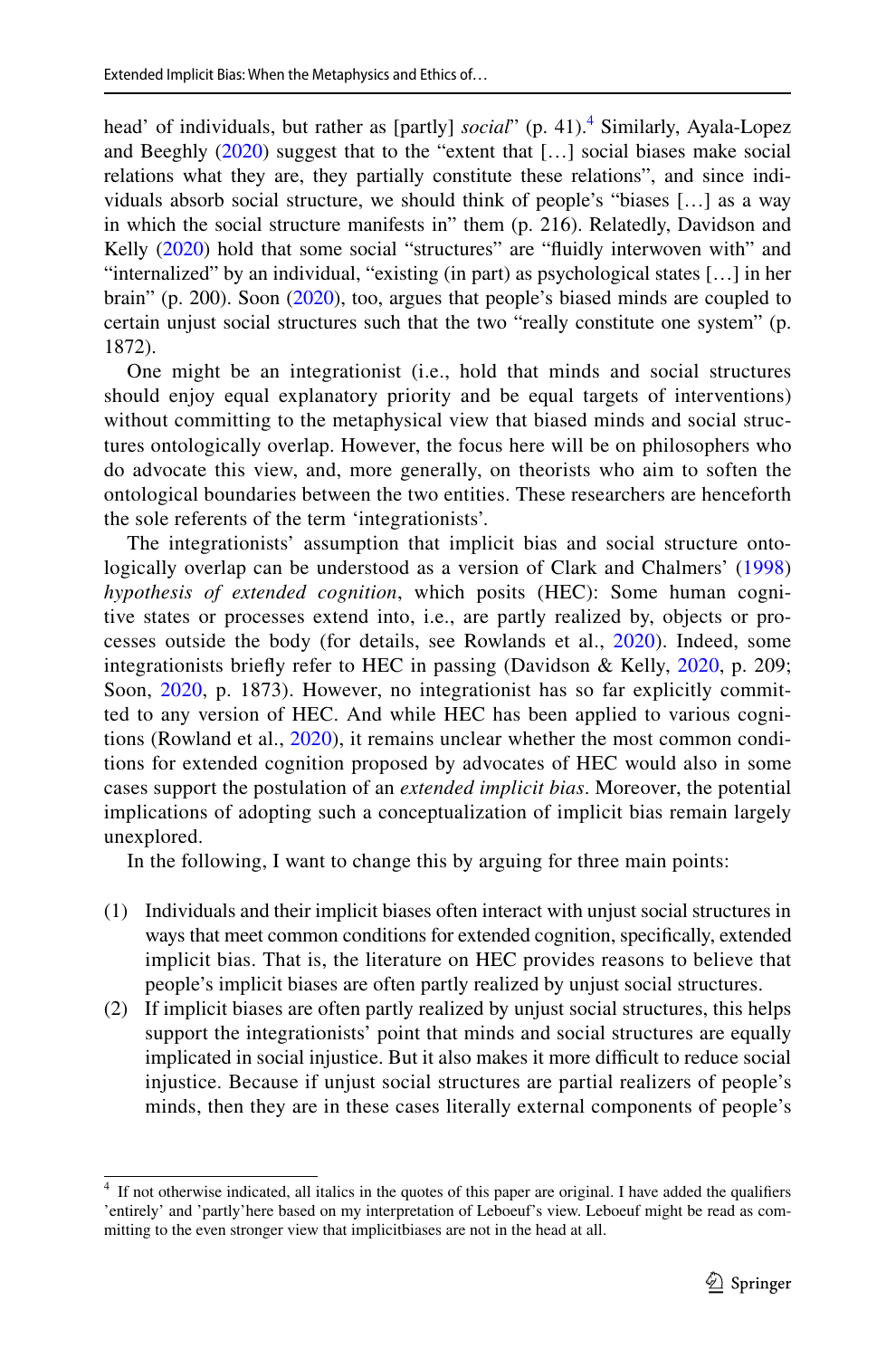minds. And so to be able to dismantle these structures, we will need to overcome widely accepted ethical and legal barriers protecting individuals' bodily and personal integrity. Indeed, racists and their ilk could use widely accepted ethical and legal frameworks to hold that currently perfectly legitimate policy changes to tackle unjust social structures are in fact instances of personal assault on them.

(3) This unattractive upshot creates a hitherto unnoticed confict between metaphysical and ethical considerations for integrationists and advocates of HEC. On the one hand, recent integrationist arguments and common conditions for extended cognition provide grounds to believe that people's biases extend into certain social structures. Yet, on the other hand, there are ethical reasons to reject this notion, as it makes eradicating unjust social structures more difficult than it currently is.

The support for  $(1)$ – $(3)$  rests partly on the assumption of conditions for extended cognition. Since there are various objections to HEC (Adams & Aizawa, [2008;](#page-20-7) Rupert, [2004\)](#page-21-7), I will ofer arguments for a particular set of conditions for extended cognition that provides a response to some of these objections.

However, making a case for HEC isn't the project here. Correspondingly, I won't commit to HEC but will settle with a conditional conclusion: *If* we endorse the main considerations that integrationists ofer for the ontological overlap of minds and social structures and accept common conditions for extended cognition then the assumption of the existence of extended implicit bias is supported. While I will also suggest that we can't easily dismiss the antecedent, even if we remain doubtful about HEC, the argument below will still help advance the theorizing on implicit bias, social justice, and HEC. This is because it illustrates that the recent proposal to view implicit bias as partly located in social structures raises signifcant and difcult ethical challenges that have so far gone unnoticed by integrationists (and advocates of HEC).

Notice that in argumentatively supporting an external extension of a pernicious cognition such as implicit bias that we have good ethical reasons to reduce, I don't mean to suggest that implicit bias is somehow desirable or worthy of enlarging. In fact, the goal here is exactly the opposite. It is to help refne the research on how we can best eradicate implicit bias and unjust social structures by making explicit the potential problems of conceptualizing implicit bias as an (in some cases) extended cognition.

In Sect. [2](#page-4-0), I introduce the main considerations that integrationists have proposed for a partial ontological fusion of biased minds and social structure. In Sects. [3](#page-5-0) and [4](#page-7-0), I develop the integrationists' thought further by relating it to work on HEC and arguing for claim (1). In Sects.  $5-7$ , I make the case for claims (2)–(3).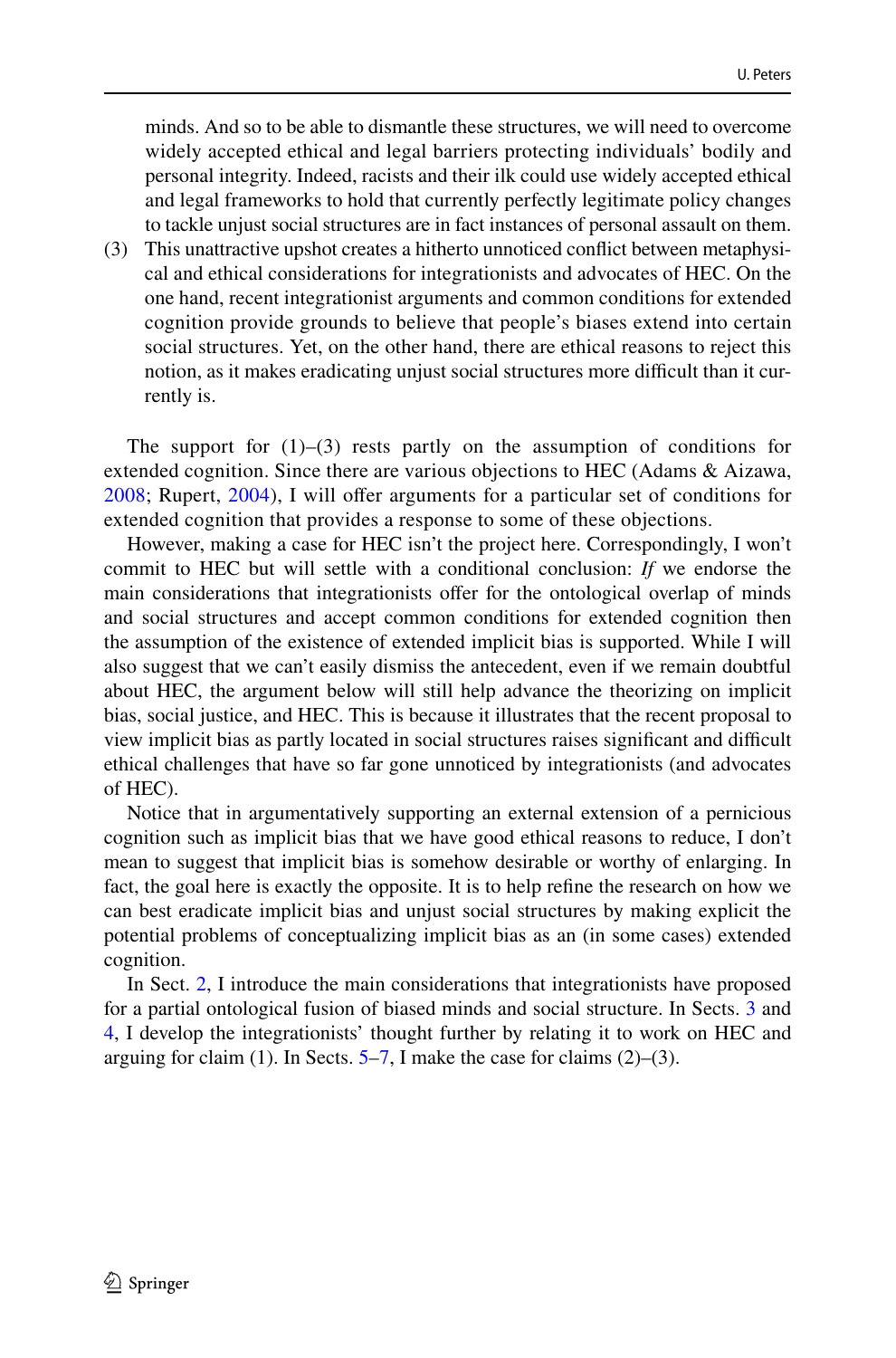## <span id="page-4-0"></span>**2 Minds and Social Structure as One System**

Integrationists commonly begin motivating their view by emphasizing that any community contains social norms and expectations signaling group boundaries and indicating how to properly identify and interact with occupants of diferent social roles. Some of these social structures might be materialized in, for instance, cultural artefacts. Consider pictures of a mother being nurturing to her child, an image capturing a stereotype familiar from novels or movies. Such artefacts structure social interactions by specifying, restricting, and infuencing how mothers act (Ayala-Lopez & Beeghly, [2020\)](#page-20-4). Other elements of social structure include explicit formal norms, and familiar but frequently tacit guidelines, unwritten rules, or verbally conveyed customs organizing a community's social interactions (Davidson & Kelly, [2020](#page-20-5)).

Social structures, in general, can be more or less fair to those occupying certain social roles (by limiting, e.g., women's leadership prospects). But either way, integrationists note, people internalize them because this allows them to smoothly enter into social interactions within their community and become intrinsically motivated to conform to the group (ibid). The problem is, integrationists add, that when the internalized structures are unfair to certain groups or social roles, this internalization results in unjust social structures eventually coming to "manifest in" people's biases (Ayala-Lopez & Beeghly, [2020,](#page-20-4) p. 216). That is, social structures have a "double life": They are both public resources binding individuals to groups and internal states guiding cognition (Davidson & Kelly, [2020,](#page-20-5) p. 202).

Importantly, integrationists continue, cognition and social structures aren't independent of each other but in "cycling loops of mutual infuence" (ibid, p. 198): Biases aren't only produced and reinforced by social structures encountered in social interactions, novels, movies, and so on, but themselves also produce and reinforce these structures, in turn, by infuencing people's behavior, expectations, interactions, etc. Given this interdependence, there are no "sharp boundaries […] between individuals and structures" (ibid, p. 205). Rather, to some extent, "biases make social relations what they are" and so "partially constitute these relations" just as social structures, in turn, partially 'make' and manifest in the biases (Ayala-Lopez & Beeghly, [2020,](#page-20-4) p. 216). While integrationists generally agree that the ontological boundaries between minds and social structures should thus be "softened" (Davidson & Kelly, [2020](#page-20-5), p. 205), not all explicitly argue that both ontologically overlap.

Some do, however (e.g., Leboeuf, [2020;](#page-21-4) Soon, [2020](#page-21-5)). Soon [\(2020](#page-21-5)) holds that implicit biases result from learning associations formed across repeated stimuli pairings, eventually becoming memory schemas that can emerge as irreducible group products from social interactions. For example, after repeatedly hearing politicians claim 'Muslims hate Western culture', people may create a label 'Muslim' that they then link with 'hating Western culture'. Suppose that in social interactions, one person has so far only connected Muslims with hating Western culture while another person only associates 'Muslims' and 'terrorists'. In communication, the two people might then conclude 'Muslims are terrorists *because* they hate Western culture'. Soon argues that since this new association doesn't reduce to each individual's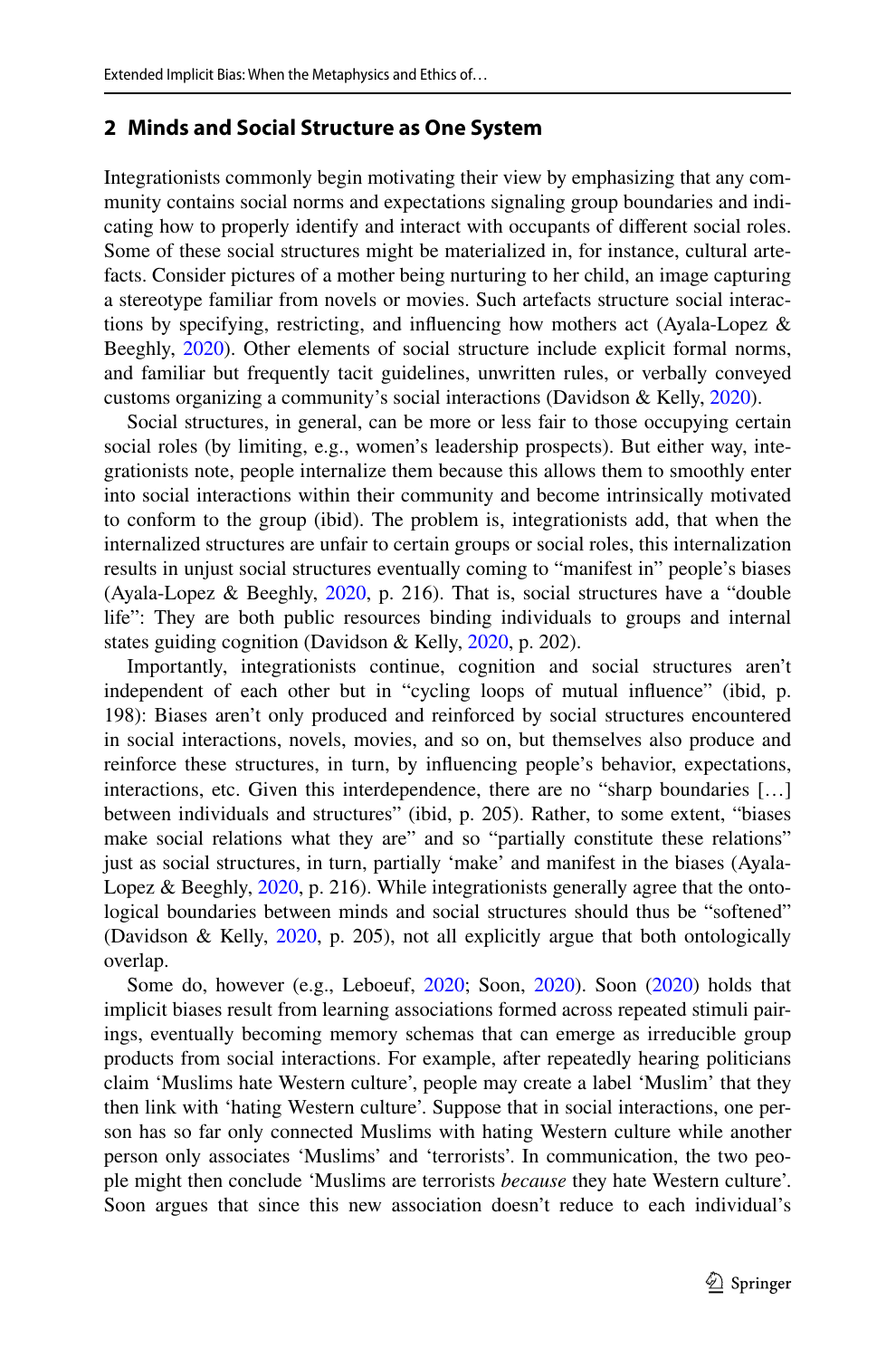association or their conjunction, its emergence can't be attributed to either individual alone but requires postulating a system that comprises both and their interaction.

Moreover, the resulting new association can subsequently become a social structure, a *social schema*, existing in language, images, or behavioral patterns, Soon continues. Social arrangements, interactions, and individuals' thoughts can then either strengthen or reduce the signals that such schemas send, thereby producing new structural elements, consolidating, or counteracting existing ones. After all, people don't just refect internalized schemas back into the world, but create and change them such that the schemas would be diferent if not for the minds and behavior of individuals. Echoing other integrationists, Soon holds that there is thus an ongoing "dynamic feedback loop" between minds and structure [\(2020](#page-21-5), p. 1873). People's interactions create social schemas, which become internalized into people's heads, which again infuence the schemas, and so on.

Drawing on dynamical systems theory (Palermos, [2014\)](#page-21-8), Soon adds that since the schemas and their efects on people's minds are partly determined by people's own efects on the schemas, the schemas and their efects aren't entirely exogenous (i.e., originating from outside) but partly endogenous to people's minds. And since the efects of structure on minds and the efects of minds on structure thus partly overlap, the "division between [the] two apparently distinct entities [i.e., mind and social schema] dissolves": "implicit bias both causes and partly constitutes a form of social schema", i.e., social structure, Soon concludes [\(2020](#page-21-5), p. 1866).

While her view implies that social schemas are part of people's biased minds, Soon doesn't yet consider the notion of an extended implicit bias. But the just mentioned dynamical systems theoretical considerations are in fact frequently used to argue for cases of extended cognition, or so I will show next.<sup>5</sup>

## <span id="page-5-0"></span>**3 Arguments and Conditions for Extended Cognition**

In their argument for HEC, Clark and Chalmers ([1998\)](#page-20-6) ask us to imagine two characters: Otto, an Alzheimer's patient who relies on a notebook to remember information, and Inga, a neurotypical individual. One day, Otto and Inga decide to go to a museum. Inga retrieves the museum's address from her memory and goes there. Otto frst consults his notebook, fnds the museum's address, and goes there too.

Clark and Chalmers suggest that the notebook plays for Otto the same role that memory plays for Inga in that it guides action and is accessed when required. There is thus, they continue, a basis for holding that the notebook physically realizes Otto's belief about the museum's address, because what "makes some information count as a belief is the role it plays, and there is no reason why the relevant role can be played only from inside the body" [\(1998](#page-20-6), p. 14). More generally, Clark and Chalmers endorse a

<span id="page-5-1"></span> $5$  Some parts of Sect. [3](#page-5-0) were adopted from Peters [\(2021](#page-21-9)).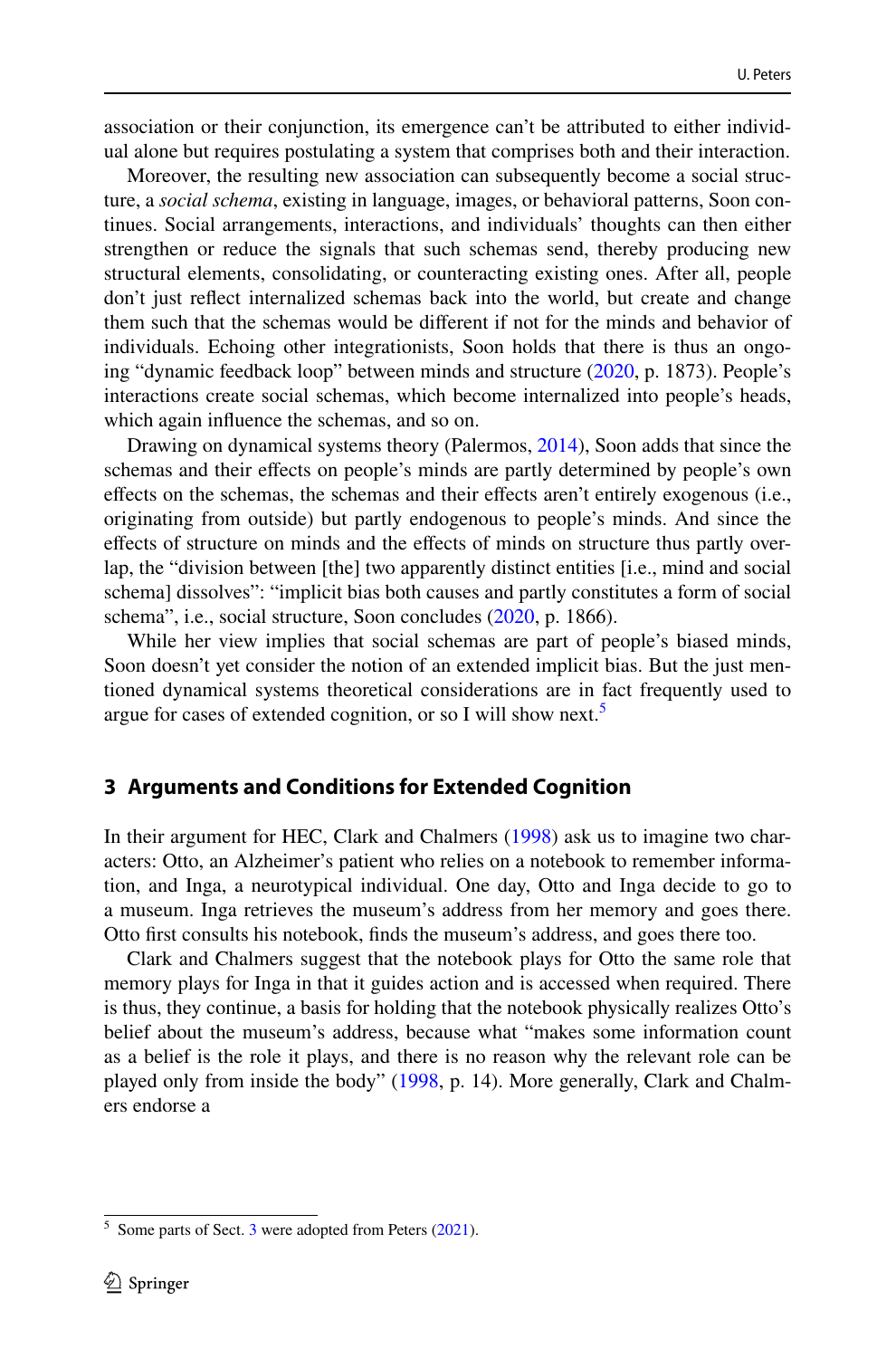(1) "parity principle": "If, as we confront some task, a part of the world functions as a process which, were it done in the head, we would have no hesitation in recognizing as part of the cognitive process, then that part of the world is [...] part of the cognitive process" (ibid, p. 8).

 Anticipating the worry that (1) might sanction untenably far-reaching extensions of cognition into, for example, libraries (this worry is also known as the "cognitive bloat" objection to HEC; Rowland et al., [2020](#page-21-6)), Clark and Chalmers proposed several further conditions for an artefact *A* to qualify as a component of *S*'s mind: *A* also needs to be:

- (2) reliably available and commonly used for a given task, and
- (3) the information provided by *A* has to be automatically accepted and
- (4) easily retrievable by *S* (Clark, [2010](#page-20-8), p. 46).

However, Adams and Aizawa ([2008\)](#page-20-7) responded that even with  $(1)$ –(4) in place, and if *A* and *S* are thus tightly causally connected, this doesn't mean that *A* is then also *constitutive* of *S*'s cognitive system; inferring otherwise is a "coupling-constitution fallacy". To address this objection, Clark and others introduced additional motivations for HEC by citing the kind of considerations from dynamical systems theory already touched on above. This theory holds that two systems produce one extended system if there are ongoing bidirectional feedback loops between the contributing parts (Clark, [2008,](#page-20-9) pp. 80, 131; Chemero, [2009\)](#page-20-10). To support this, Palermos [\(2014](#page-21-8)) introduces two points:

- (a) Continuous bidirectional interactions "give rise to new systemic properties that belong only to the overall system and to none of the contributing subsystems alone. Therefore, to account for these new systemic properties, one has to postulate the overall extended or distributed system" (ibid, p. 33).
- (b) In "cases of ongoing feedback loops between the coupled systems, there is dense non-linear causal interdependence that disallows us to decompose systems in terms of distinct inputs and outputs from the one to the other" since the "effects of each component to the other are not entirely endogenous to the afecting component, and vice versa": The "efects of the environment on the agent are *partly determined* by [i.e., not originating entirely from outside] the agent's own ongoing activity at that time, and vice versa. It is, therefore, impossible to decompose the ongoing causal efects in terms of distinct inputs and outputs from the one system to the other" (ibid, p. 34).

Points (a)–(b) are often used to motivate the following additional condition for extended cognition:

(5) For *A* to be part of *S*'s cognitive system, *A* and *S* need to be in an ongoing reciprocal interaction (feedback loops) with each other (Clark, [2008](#page-20-9); Palermos, [2014](#page-21-8)).

 Some advocates of (5) emphasize that for cognitive extensions the "relevant reciprocal interactions need only be continuous during the operation of the relevant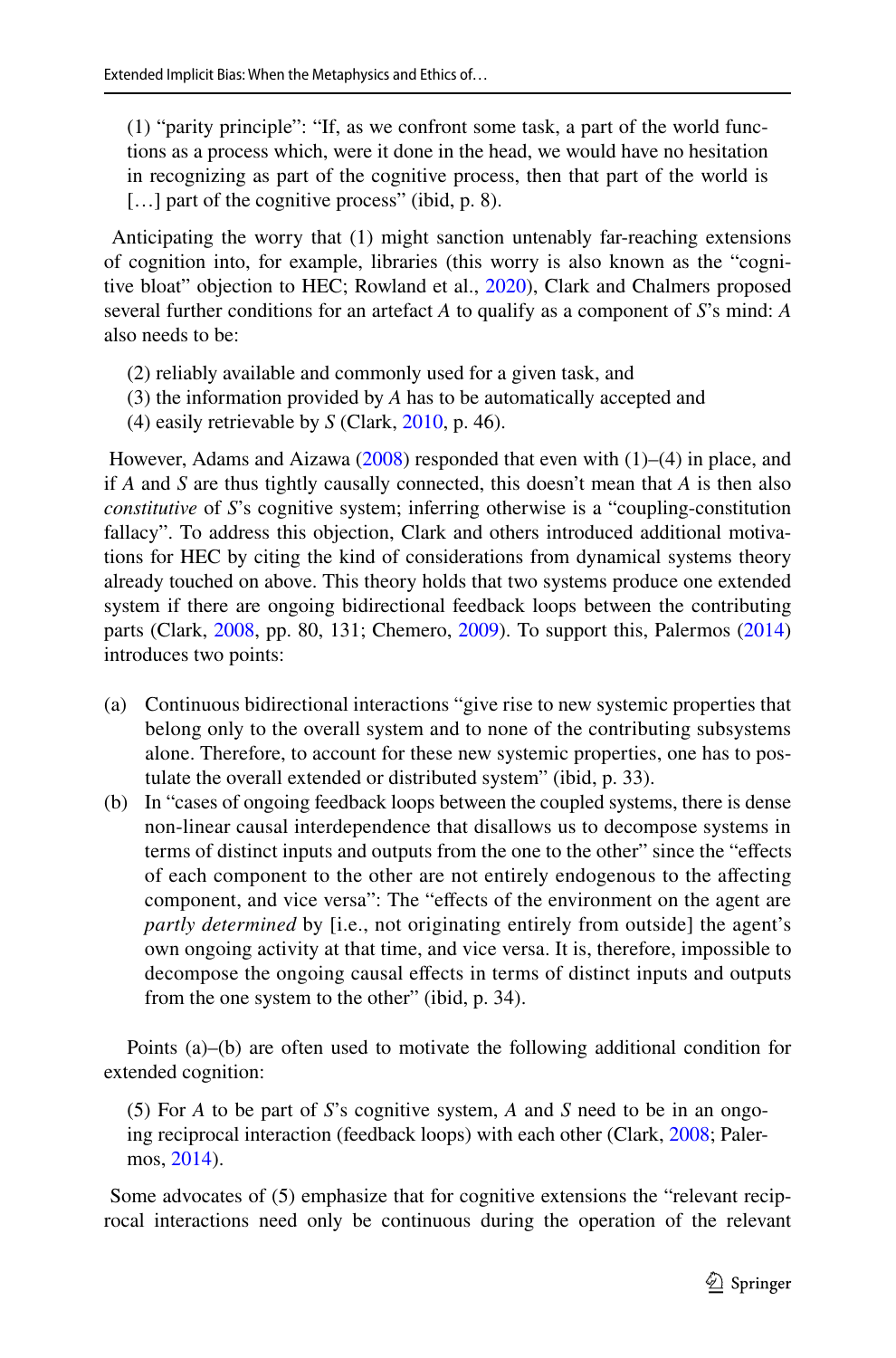coupled cognitive system and the unfolding of any processes related to it" (Palermos & Tollefsen, [2018,](#page-21-10) p. 121). Moreover, condition (5) and points (a) and (b) are thought to ofer a response to the 'cognitive bloat' objection to HEC: people aren't in any obvious sense in continuous reciprocal interactions with, say, libraries. These points are also taken to explain why postulating extended systems needn't involve a 'coupling-constitution fallacy': If *S* and *A* exert efects on each other that can't adequately be viewed as entirely exogenous inputs to (or fully endogenous outputs from) either *S* or *A*, and produce properties that can't be ascribed to either *S* or *A* alone, then this supports the constitution claim.

However, I will remain agnostic on whether condition (5) and points (a) and (b) in fact allow advocates of HEC to avoid the mentioned objections. I also won't commit to conditions  $(1)$ – $(5)$ .

What matters here is only that some or all of conditions  $(1)$ – $(5)$  are often endorsed in the literature on HEC. And this is indeed the case. Especially condition (5) is currently very popular and advocated by many philosophers as a sufficient criterion for cognitive extensions, including—importantly—extensions into *abstract aspects* of social environments, for instance, group dynamics, social practices, or legal structures (e.g., Alfano & Skorburg, [2017;](#page-20-11) Carter et al., [2017;](#page-20-12) De Jaegher, [2013](#page-20-13); Gallagher, [2013](#page-20-14); Palermos, [2016;](#page-21-11) Palermos & Tollefsen, [2018\)](#page-21-10). That is, these theorists hold that not only concrete physical objects but also abstract social structures can be realizers of cognition if condition (5) is met (all the just cited papers endorse this move).<sup>[6](#page-7-1)</sup> For instance, Alfano and Skorburg  $(2017)$  $(2017)$  hold that "when an agent is functionally integrated through ongoing feedback loops with her social environment, the environment doesn't just causally infuence her but becomes [a constitutive] part of her character [and so her self], for good or ill" (p. 468). The notion of extended implicit bias, however, hasn't appeared in this context yet.

## <span id="page-7-0"></span>**4 Revisiting Implicit Bias and Social Structures**

It remains unclear whether social structures are ever used for any cognitive task such that, in these cases, the interaction(s) between people's implicit biases and social structures meets conditions  $(1)$ – $(5)$  for extended implicit bias. Since exploring the matter might advance our understanding of the nature of the two entities, I will now turn to it.

To begin with, people do frequently rely on social structures (social roles, etc.) materialized in texts, images, or cultural practices for identifying ways of thinking, feeling, and acting that allow them to interact smoothly with members of their community (Davidson & Kelly, [2020](#page-20-5)). To ensure smooth interactions, people need to stay in sync with the social structures in their community, which presupposes an ongoing monitoring of them (Pickett & Gardner,  $2005$ ). In fact, already the point

<span id="page-7-1"></span><sup>6</sup> In fact, in their literature review, Rowlands et al. ([2020\)](#page-21-6) note that there has recently been a "*social turn*" in work on HEC towards arguments that "social structures and institutions might also, in part, be constitutive of mental processes".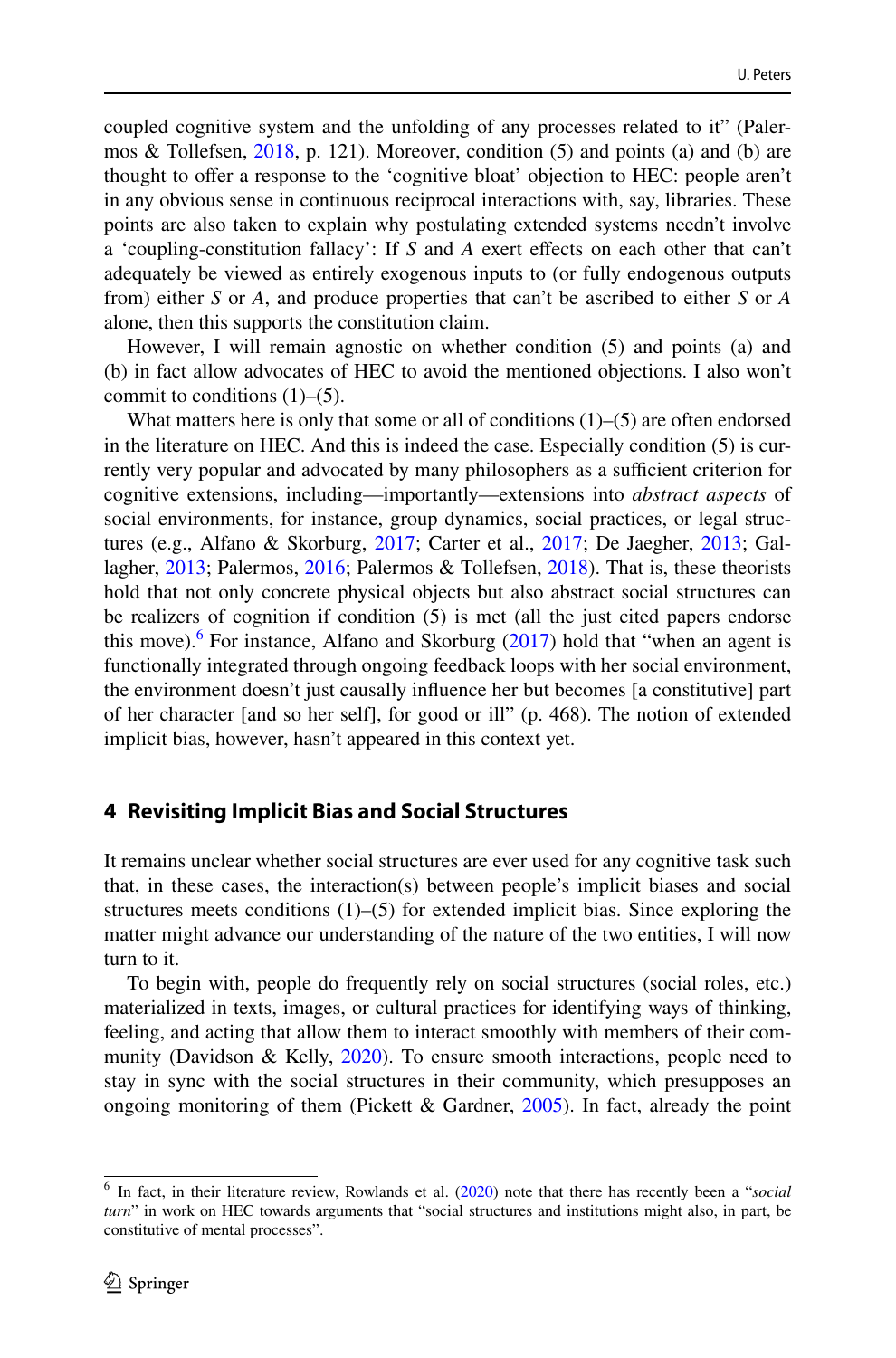that social structures guide and infuence implicit biases on an ongoing basis suggests that people often turn to their social environment(s) (texts, images, behavioral patterns, etc.) to retrieve, and factor in, social structure when engaging in social cognition. Does the use that people make of social structures in these cases ever meet condition (1) for extended implicit bias?

Consider a situation in which one has encountered unfair gender roles in the media, movies, conversations, or people's behavior, and inadvertently internalized them. It seems clear that when they are subsequently in social cognition unconsciously retrieved from memory and afect judgment- and decision-making, we would view this as implicitly biased cognition. If so, then by the parity principle, it should also count as such when the information about these unfair gender roles, or any other aspect of social structure, is not retrieved from inside the head but 'read of' from one's environment (e.g., before internalization) as part of one's ongoing monitoring of social structures and their manifestations. That is, there is reason to believe that the interactions between people's biases and social structures (in individuals' continuous monitoring of the latter as part of their social cognition) meet condition (1) for extended implicit bias.

Turning to conditions (2)–(4), various unjust social structures (e.g., gender roles, social schemas, etc.) are (unfortunately) reliably available in people's social environments, manifesting in people's language use in their community (incl. online groups), texts, movies, and so on (Ayala-Lopez & Beeghly, [2020\)](#page-20-4). There might be no specifc physical object (like Otto's notebook) through which unjust social structures are available to people. But this also needn't be the case. For recall that many advocates of HEC have already argued that *abstract social structures* (incl. social norms and behavioral patterns) too can be realizers of extended cognition (e.g., Alfano & Skorburg, [2017;](#page-20-11) Carter et al., [2017;](#page-20-12) De Jaegher, [2013](#page-20-13); Gallagher, [2013;](#page-20-14) Palermos, [2016;](#page-21-11) Palermos & Tollefsen, [2018\)](#page-21-10), and the argument here is conditional on these points.

Moreover, the here relevant unjust social structures clearly are frequently readily used in social cognition, because we generally (unconsciously) conform to our community's social norms, roles, etc., as indicated in our generally smooth social interactions (and IAT scores), suggesting that these structures are reliably tracked and acted upon. Additionally, many people generally do trust and (e.g., during their development) automatically endorse some (if not most) elements of social structure. In fact, as some integrationists argue, our cognitive system might have evolved to absorb such structures (e.g., social norms), as this is adaptive (Davidson & Kelly, [2020\)](#page-20-5). Finally, unjust social structures are also generally easily accessible in our communities, media images, the news (e.g., when Muslims are overrepresented as terrorists, Dixon & Williams,  $2015$ ), or inequalities at work. In short, there is reason to believe that at least in some cases unjust social structures meet conditions (2)–(4) for counting as realizers of extended implicit bias.

Notice that even if implicit bias sometimes counts as extended into social structures, this doesn't mean that the bias itself is then also fully accessible to the individual. After all, some internal components of the bias might remain introspectively undetectable even if other parts of it are extended and publicly available, i.e., the term 'extended *implicit* bias' isn't an oxymoron.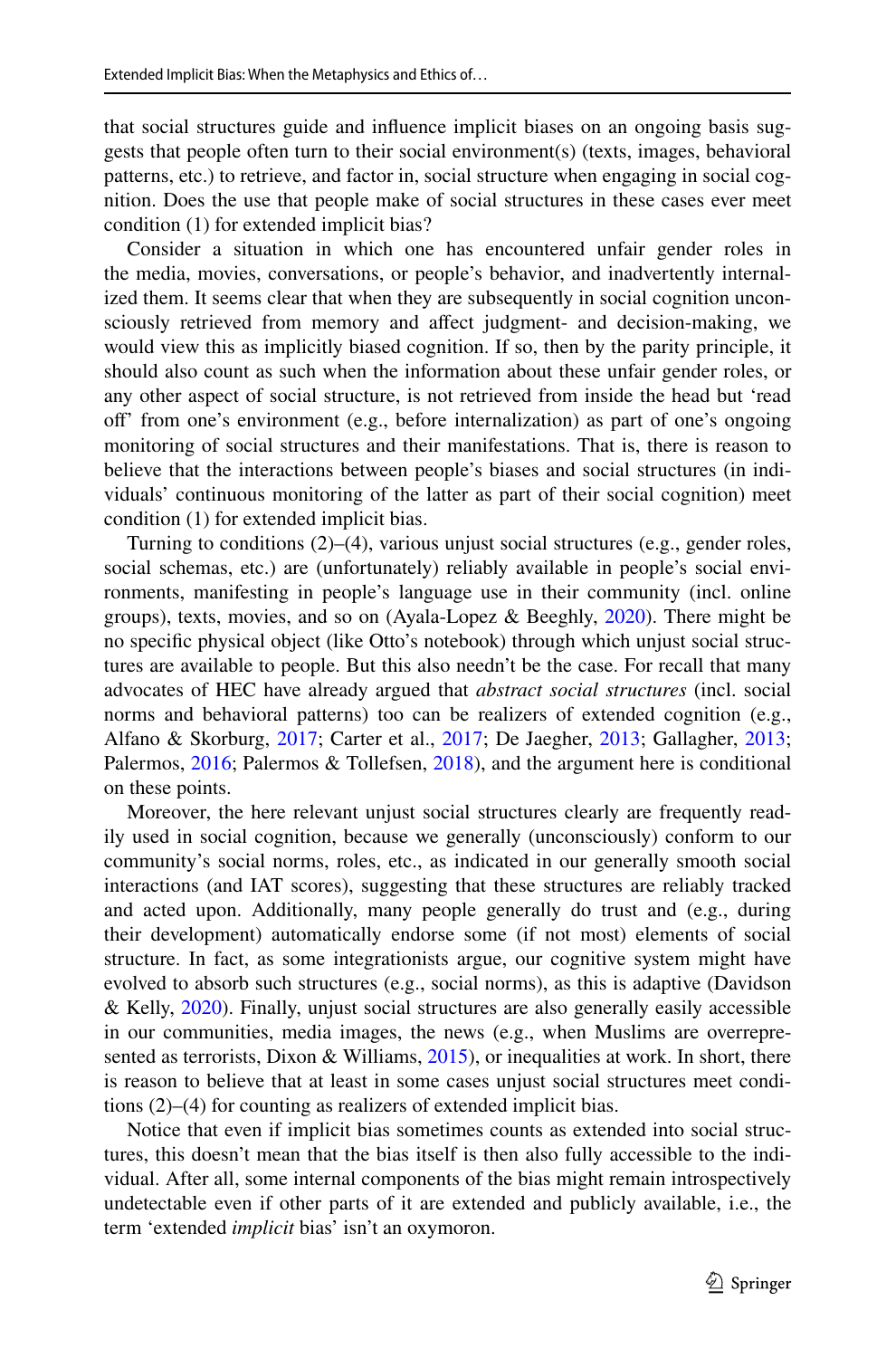Turning fnally to condition (5), integrationists already emphasize that the interactions between minds and social structures do often involve "feedback loops of mutual infuence" (Davidson & Kelly, [2020,](#page-20-5) p. 198; Soon, [2020](#page-21-5), p. 1872). The idea is that implicit biases currently have the persistent profle and specifc contents they do partly because they are in reciprocal feedback loops with unjust social structures. Notice that this is compatible with granting that implicit bias and unjust social structures might also to some extent exist independently.

Relatedly, recall that according to (5), for extended cognition, the reciprocal interactions between *A* and *S* need only be continuous during the operation of the relevant coupled system, not all the time (Palermos & Tollefsen, [2018,](#page-21-10) p. 121). For instance, when a Facebook user sees various 'likes' of information capturing negative social schemas in her favourite Facebook group, she might (unconsciously) endorse and add content to them in her subsequent exchanges (posts, 'likes', shares, etc.) with others on the website. This might happen during a single 2 min Facebook check, or gradually over time (e.g., weeks). During these interactions, a coupled system would be instantiated in which the Facebook user and the social structures at issue continuously reciprocally interact (on Facebook). Indeed, Soon ([2020\)](#page-21-5) relies precisely on such considerations to argue that biases and social schemas "constitute one system" (p. 1872).

It is important, however, to distinguish between the *producers* and the *targets* of pernicious social schemas here: the producers are people (or structures) that impose the schemas on other individuals, i.e., the targets. Crucially, the feedback loops between problematic social schemas (e.g., negative stereotypes) and their *targets* are perhaps often largely asymmetric and unidirectional, as targets may frequently have little power over and infuence on the schemas. These loops, one might hold, are hence diferent from those at issue in condition (5).

But consider instead interactions between social schemas and powerful, privileged individuals who are not the schemas' targets and who (due to their status) have signifcantly more control over the schemas and (intentionally or unintentionally) produce them. For instance, social media infuencers, celebrities, or politicians might be part of online groups where ideologically similar people listen to them, and readily pick up/transform their social associations by afrming and adding to each other's views. In these cases, minds (especially, those of the powerful individuals) and social schemas do infuence each other in a more balanced and bidirectional manner, and their interaction may thus frequently meet condition (5).

This point can be extended from social schemas to social structures more generally because, as noted, we don't just follow institutions, social roles, and so on but engage with, interpret, and construct them. When social structures are, through contextualized interpretation, sufficiently stretched, they can and do get changed, suggesting that people are in a relationship of bidirectional infuence with them. Again, the bidirectional infuence will be more (or less) limited for some individuals, in some environments, with respect to some elements of social structure, than for others. For instance, some social roles or norms at people's workplace might be much more restrictive than others, permitting only limited infuence by those subject to them. People's infuence on social structure might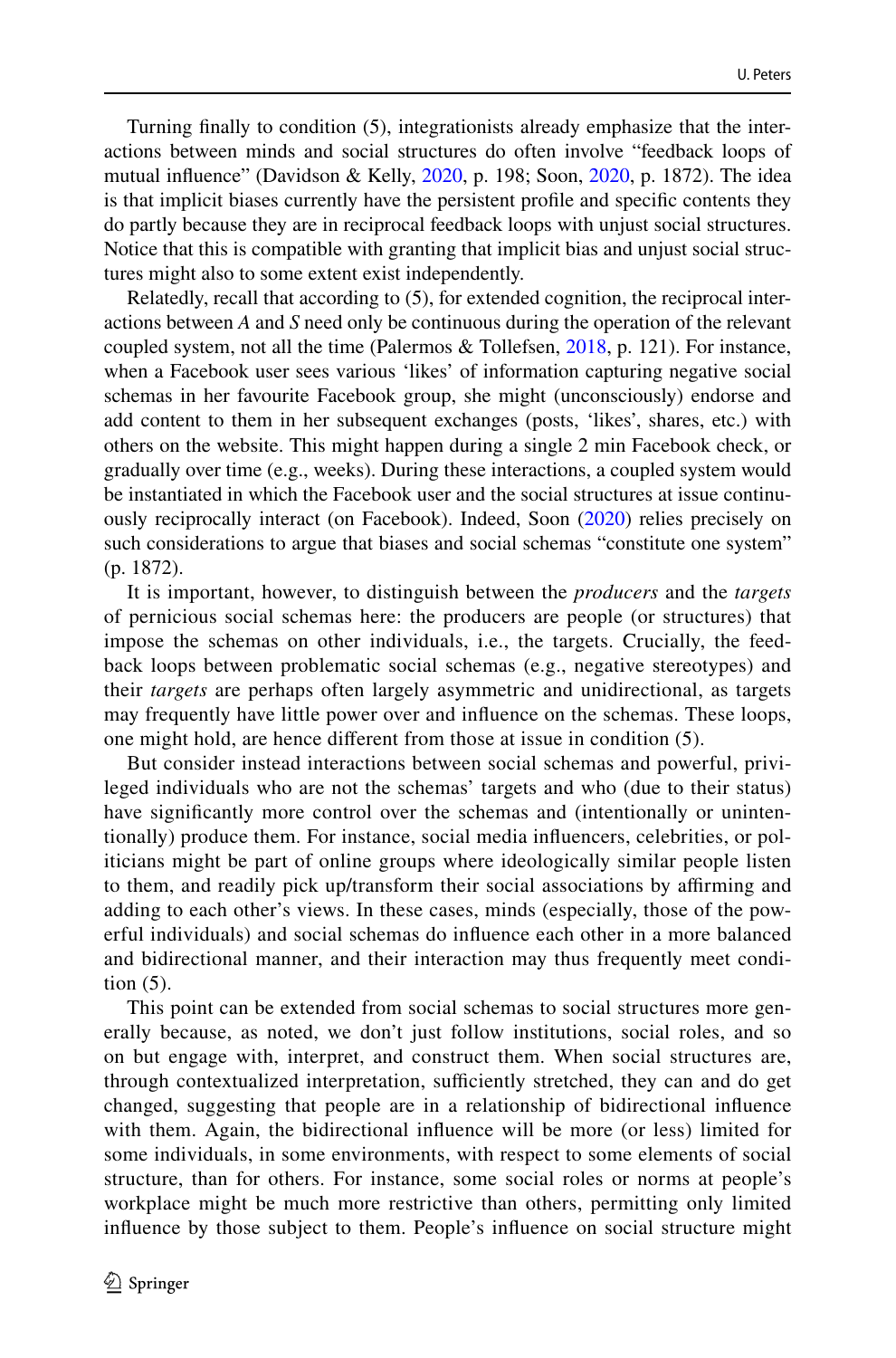also in some situations be much more temporally stretched than in others (e.g., instantaneous structural changes might be rare or minute). The bidirectional infuencing of minds and structure, where the efects of one on the other are partly endogenous to the afected part, is thus a matter of degree. Still, it is real (e.g., even seemingly rigid legal structures can be changed by lawyers, judges, etc. setting precedents; Gallagher, [2013](#page-20-14)). There are thus more or less balanced and bidirectional continuous feedback loops between social structures, in general, including unjust ones, and the minds operating within (and on) them. This provides reasons to believe that, especially among infuential, privileged, or powerful individuals, the interactions between the two entities frequently meet condition (5).

In short, we have grounds to hold that these interactions often satisfy all fve conditions for extended implicit bias and so, if we endorse conditions  $(1)$ – $(5)$ , then such cognitive extensions exist. In fact, the monitoring of environments for social structure and the engagement with at least some of its elements (e.g., at work, or on social media) is a pervasive process in people's social cognition to avoid being socially excluded and to signal belonging (Pickett & Gardner, [2005](#page-21-12)). Many people will thus perhaps frequently interact with social structures in the ways outlined above, making it plausible to assume that extended implicit bias is common.

These points support the integrationists' case that biased minds and unjust social structures are equally important to tackle in order to eradicate social injustice. This is because the notion of extended implicit bias helps to see that structural interventions (e.g., policies against social inequalities, social schemas in movies, etc.) can be *psychological* interventions on extended minds.

# <span id="page-10-0"></span>**5 An Argument Against Extended Implicit Bias**

The preceding section supported integrationist claims to the efect that "implicit biases should not be conceived of as [entirely] 'inside the head' of individuals, but rather as [partly] social" (Leboeuf, [2020\)](#page-21-4), i.e., biases "partially constitute" unjust social structure (Ayala-Lopez & Beeghly, [2020](#page-20-4), p. 216), and so both partly "constitute one system" (Soon, [2020,](#page-21-5) p. 1872). I shall now mention a problem with the metaphysics of implicit bias underlying these claims. That is, I will introduce an argument to reject the notion of extended implicit bias. It takes the following form:

(P1) According to widely accepted ethical and legal frameworks, intentionally dismantling a part of a person that is responsible for (i.e., partly realizes) that person's (mental or physical) faculties is (generally) personal assault when it happens without the person's consent.

(P2) If a person *S*'s implicit bias extends into certain unjust social structures, then these structures are parts of *S* responsible for her (mental) faculties.

(C1) If *S*'s implicit bias extends into certain unjust social structures then, according to widely accepted ethical and legal frameworks, intentionally dismantling these structures is (generally) personal assault when it happens without *S*'s consent. (*Modus ponens* from (P1)+(P2).)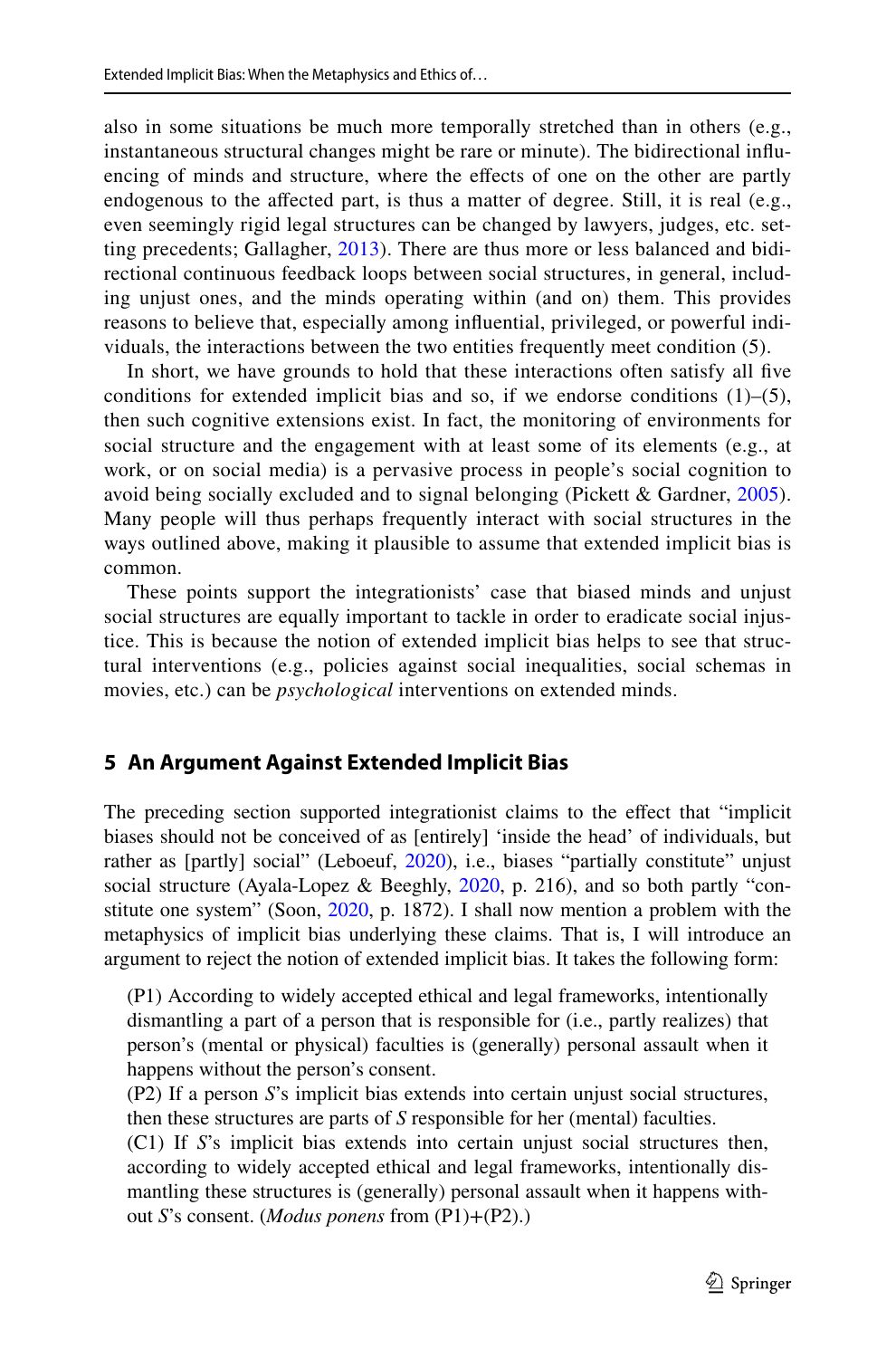(P3) Intentionally dismantling these unjust social structures via policy changes is *not* (generally) personal assault according to any ethical or legal framework. (C2) *S*'s implicit bias does *not* extend into unjust social structures. (*Modus tollens* from (C1)+(P3).)

 Skeptics of HEC might take (P1)–(C2) to be just another *reductio* of HEC. However, the argument has broader implications because it equally applies to claims by integrationists that implicit biases are partly constituted by social structure. Moreover, as noted, especially condition (5) for extended cognition is currently popular among many philosophers. Since that condition implies extended implicit bias, if (P1)–(C2) is on track, these philosophers too will have grounds to reconsider their stance.

#### **5.1 Supporting premise (1)**

Consider (P1). Carter and Palermos [\(2016](#page-20-16)) offer good reasons for endorsing this premise. They note that personal assault is commonly understood as a type of harm that implicates the use of force to another individual's body without her consent. Current ethical and legal frameworks support this. Ethically speaking, the freedom from such a violation of bodily integrity is widely taken to be central to one's right to self-ownership and personal autonomy (Cohen, [1995;](#page-20-17) Quinn, [1993\)](#page-21-13). As Quinn [\(1993](#page-21-13)) puts it: "A person is constituted by his body and mind. They are parts or aspects of him. For that very reason, it is ftting that he have primary say over what may be done to them—not because such an arrangement best promotes overall human welfare, but because any arrangement that denied him a say would be a grave indignity" (p. 170).

Similarly, legally speaking, assault has for a long time been viewed as a more serious category of ofence than, say, damage to an individual's property (Blitz,  $2010$ ). For instance, US police officers are allowed to search suspects and the area immediately surrounding them without a warrant. But they can't search an individual's physical interior without warrant (Carter & Palermos, [2016\)](#page-20-16).

What counts as 'interior'? Common ethical and legal frameworks don't view only the body with its organic shell as potential subject of inadmissible interferences but tend to favor a functionalist understanding of a person and her faculties (ibid). For instance, Blitz [\(2010](#page-20-18)), a law scholar, notes that we "value our mental capacities, not simply the particular machinery or resources that make them possible. If so, it makes sense to protect not only the internal biological resources crucial for their exercise, but other resources as well" (p. 27).

Relatedly, the US Supreme Court ruled in 2014 that in some cases, even cell phones count as sufficiently integrated into a person (the "proverbial visitor from Mars might conclude they were an important feature of human anatomy" $)^7$  such that searches of data on the phones require a special warrant (Riley vs. California, 2014).

<span id="page-11-0"></span><sup>7</sup> See [https://www.law.cornell.edu/supremecourt/text/13-132.](https://www.law.cornell.edu/supremecourt/text/13-132)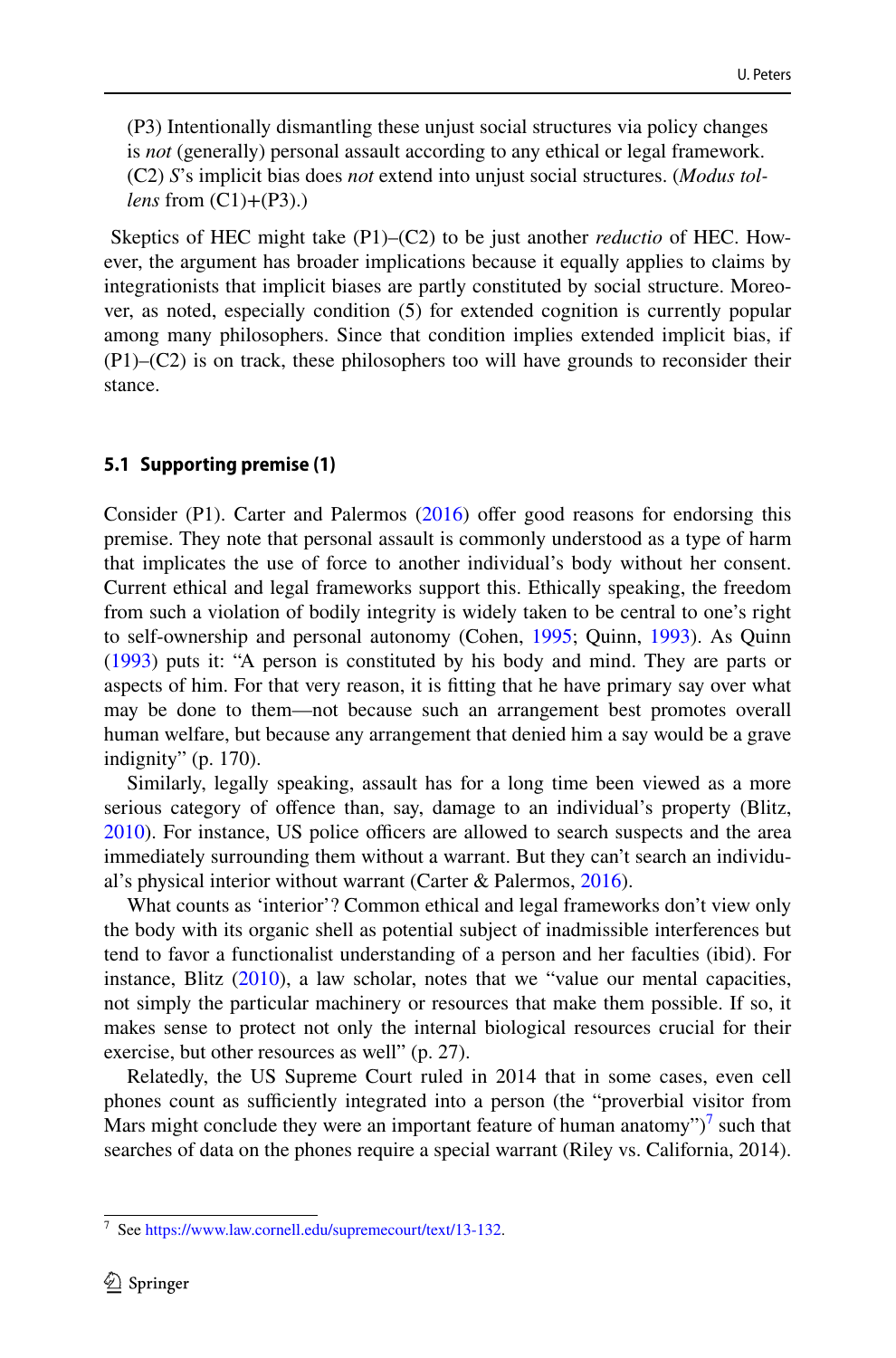That is, since cell phones are often highly integrated into an individual's cognition and behavior, in these cases, these artefacts are treated (by the US Supreme Court) as on a par with parts of one's own body and so under special protection from nonconsensual inspection and interference. Building on these (and other) points, Carter and Palermos [\(2016](#page-20-16)) argue that when external resources that qualify as part of one's extended cognitive system and so of one's self<sup>[8](#page-12-0)</sup> are "intentionally compromised" without one's consent, this "qualifies as a case of personal assault" (p. 549).

This claim needs to be moderated, however, because 'intentionally compromising' or dismantling the realizer of a person's faculties without that person's consent doesn't always count as assault. The debate on compulsory COVID-19 vaccination to protect a country's population offers an example. Douglas et al. ([2020\)](#page-20-19) note that interferences with the right to bodily and personal integrity "can be justifed if they are in accordance with national law, pursue a legitimate aim and are proportionate in relation to this aim. In the case of vaccinations or treatments intended to stem the spread of a pandemic disease, a legitimate aim is present" (p. 2). Intentionally compromising a part of a person responsible for that person's functioning is thus generally, but clearly not always, treated as personal assault even when it happens without the person's consent.

It should be noted that there are also arguments against "self-ownership", i.e., the idea that it is the moral/natural right of an individual to have bodily integrity and be the exclusive controller of their own body (e.g., Lippert-Rasmussen,  $2008$ ,  $2018$ ).<sup>[9](#page-12-1)</sup> But these arguments can be set aside here. This is because the present point is just that in current ethical and legal frameworks, the right to bodily integrity is widely accepted, and a rejection of this right is thus not unproblematic.

Indeed, especially when it comes to inferences with a person by the government, in Western democracies, strong legal constraints do ensure protection of bodily integrity. For instance, in the literature on the European convention of human rights, one fnds statements to the efect that the "inner world of the person lies outside the jurisdiction of the state" (Harris et al., [2009,](#page-21-16) p. 428). Similarly, returning to bodily integrity and a government's potential compulsory treatment or vaccination for COVID-19, in "English law, the competent individual's right to refuse any medical intervention that interferes with her body is well established and enjoys strong protection" (Douglas et al., [2020](#page-20-19), p. 1). While "mental health law provides some

<span id="page-12-0"></span><sup>&</sup>lt;sup>8</sup> One might challenge the view that the extension of a cognitive system also implies an extended self and person (Olson, [2011](#page-21-17)). However, Carter and Palermos and many other advocates of HEC either assume, or explicitly argue for exactly this implication, and respond to objections against the move from HEC to extended selves (Anderson, [2008;](#page-20-20) Heersmink, [2017](#page-21-18)). I won't repeat the arguments here but will take the move to be sufficiently motivated.

<span id="page-12-1"></span><sup>&</sup>lt;sup>9</sup> Interestingly, Lippert-Rasmussen  $(2018)$  $(2018)$  uses the assumption of HEC (i.e., the idea that external objects can literally be part of an individual's self and person) to argue against self-ownership. While he doesn't consider implicit bias but focuses on extended minds in general, on his view, the argument outlined above would perhaps not yield a *reductio* of extended implicit bias but a *reductio* of the view that we possess rights to bodily integrity. This is one possible response to the argument. But, as noted, it would be in tension with the widely accepted notion that people do have a right to bodily integrity. For the purpose of my argument, all that matters is that this notion is indeed commonly endorsed (as it is). I'm grateful to an anonymous reviewer for pointing me to Lippert-Rasmussen [\(2018](#page-21-15)).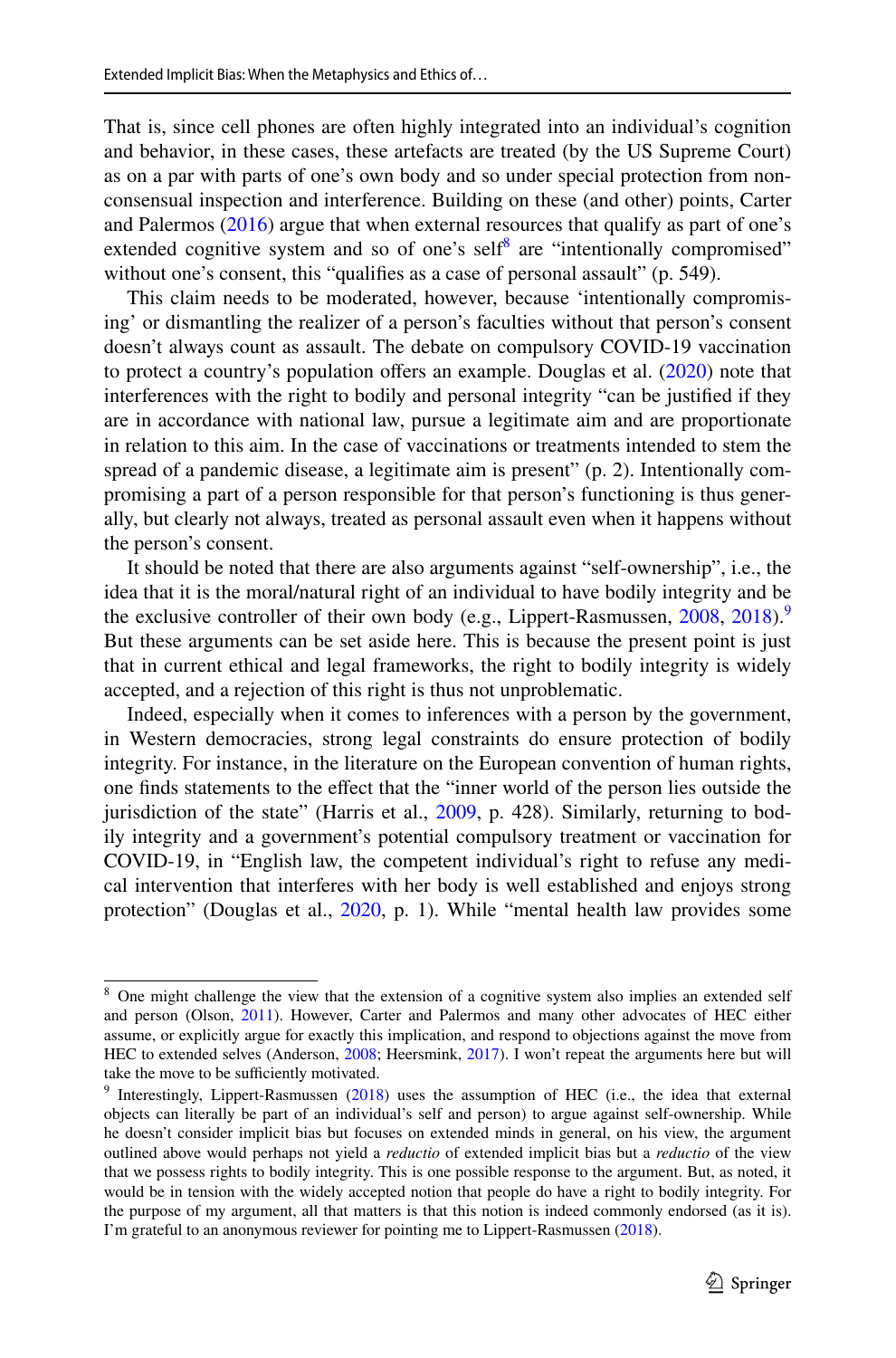exceptions to this right", for "most individuals who possess decision-making capacity, the right persists even when the individual's reasons for refusing an intervention are bizarre, irrational or non-existent, when undergoing the intervention would clearly be in her best interests, and indeed when refusing the intervention would certainly lead to her death" (ibid). Against this backdrop, it is plausible to assume that widely accepted ethical and legal frameworks treat the intentional dismantling of a part of a person that is responsible for that person's faculties (whether it is her own body or mind) generally as an instance of personal assault when it happens without the person's consent.

#### **5.2 Supporting premise (2)**

Consider now (P2), i.e., that if *S*'s implicit bias extends into certain unjust social structures then these structures are parts of *S* responsible for her (mental) faculties. (P2) is defnitional. If *S*'s implicit bias extends into unjust social structures, then, in line with the arguments from Sects. [3](#page-5-0)[–4](#page-7-0), this just means that these structures partly realize her bias and so become a part of *S* responsible for her (mental) faculties. After all, *S*'s implicit biases are parts of her body and self that are partly responsible for her social cognition, which is a mental faculty.

It might be suggested that at best only the mental faculties (e.g., the automatic associative, and perceptual processing of social norms and patterns) that *generate* implicit bias as their content or output are extended into unjust social structures, not the bias itself. However, this overlooks the integrationist argument that implicit biases are partly literally internalized unjust social structures (i.e., bias and structure "constitute one system"; Soon, [2020,](#page-21-5) p. 1872). It also overlooks the arguments for extended cognition from Sects. [3](#page-5-0)[–4](#page-7-0)—e.g., the point that, since we would view the information that social structures carry as part of the cognitive system when it is retrieved from internal memory, we should also view it as part of the cognitive system when it is instead retrieved from the social structures (provided the other conditions from Sect. [3](#page-5-0) are met too). One might reject these arguments. But since (P2) is conditional on them, this wouldn't undermine inference (P1)–(C1).

Still, it might be objected that argument  $(P1)$ – $(C1)$  fails to do justice to the point that what makes non-consensual interference with gadgets plausibly qualify as cases of assault is that they are *personal* artefacts, i.e., objects we own. By contrast, social structures are more like intellectual commons such as, for instance, Wikipedia. And if, say, I rely on Wikipedia regularly to form beliefs and this satisfes conditions for extended beliefs, others can surely still legitimately edit Wikipedia without my consent even if this results in changing my extended beliefs, because I have no 'ownership' claim to Wikipedia. Or so the objection concludes.

However, whether others might still legitimately edit Wikipedia without my consent when I'm using it to form beliefs in ways satisfying conditions  $(1)$ – $(5)$  is at issue. And notice that the current ethical and legal frameworks mentioned above presuppose a notion of a person. They don't settle whether something counts as part of a person and don't require, for instance, that an artefact be *owned* by a person to be part of that person. That is, the normative frameworks that settle whether something is personal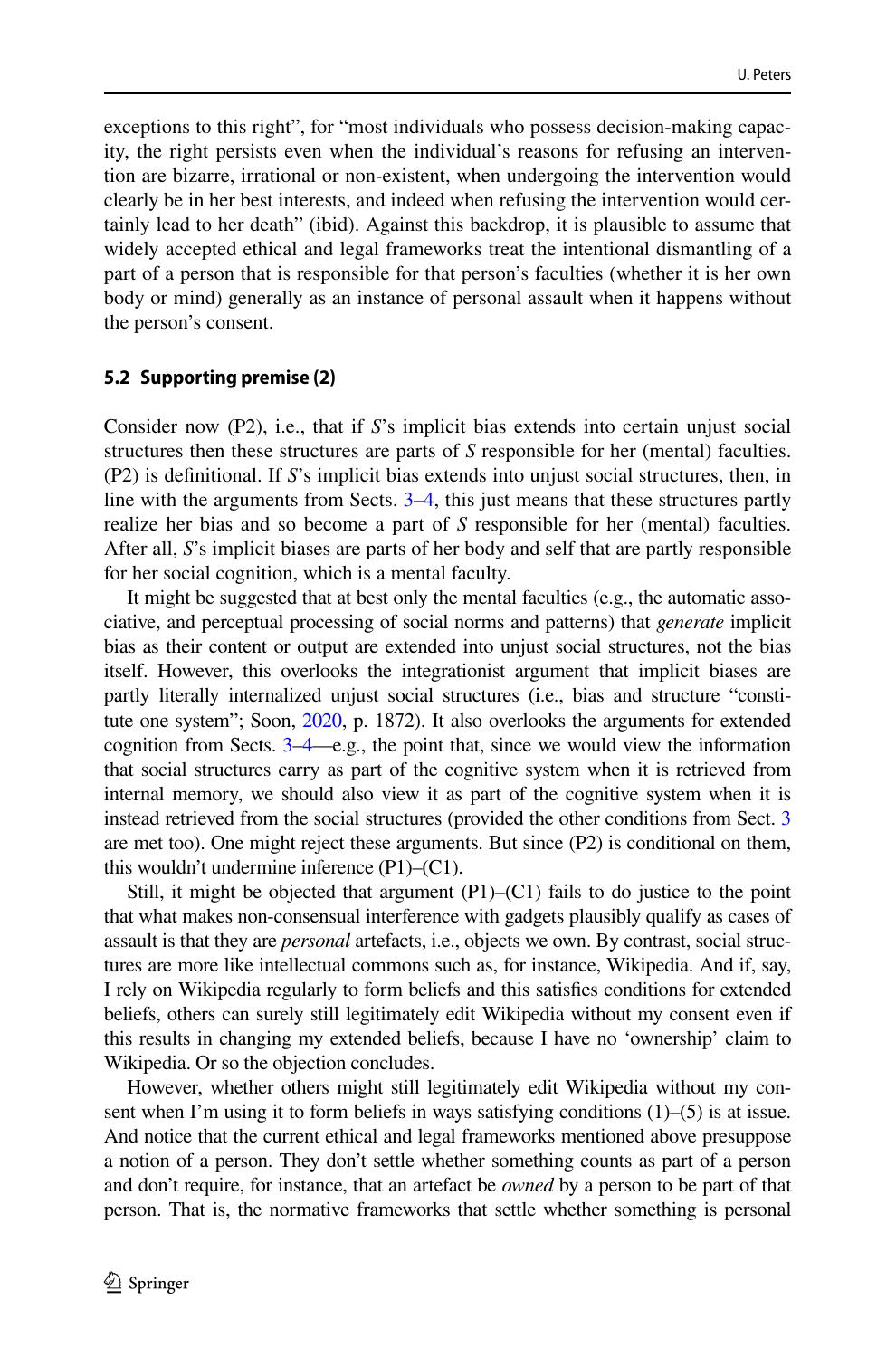assault build on an existing concept of a person. And so *if* Wikipedia is literally part of my mind and person then they will indeed protect me from the envisaged interferences (for a development of this idea, see Peters, [2021](#page-21-9)).

We might hold that 'ownership' is a condition on something to count as part of someone's mind and person. But we would then also reject the notion of extended implicit bias, as individuals don't own social structures, and so the point above would agree with the conclusion of argument  $(P1)$ – $(C2)$ . Alternatively, if we grant this notion then the mentioned normative frameworks could be used to motivate a *revision* of our conception of ownership of, for instance, intellectual commons. Indeed, drawing on Locke's 'labor theory' of property, some advocates of HEC have argued that if conditions of cognitive extensions are met, then individuals' close engagement even with abstract social structures can *create* property rights, as their work enters into the object, turning the object gradually into their property (Gallagher, [2013](#page-20-14), p. 9).

I needn't commit to any of these views here because, as noted, (C1) is a conditional: *if S*'s implicit biases extend into certain unjust social structures then by widely accepted ethical and legal frameworks, intentionally dismantling these structures is (generally) personal assault when it happens without *S*'s consent. I shall thus take the frst part of overall argument (P1)–(C2) to be supported.

#### **5.3 Supporting premise (3)**

Turning fnally to (P3), there are many ways of intentionally dismantling unjust social structures, ranging from "less to more transformational and impactful—and, accordingly, from less to more controversial (Madva, [2020,](#page-21-1) p. 247). For instance, a company's policy to review job applicants' CVs anonymously would dismantle some unjust social structure if it was previously common practice in the company to process CVs with names visible, resulting in unfair decision-making. Similarly, to tackle social schemas, a university might require intergroup cooperation among students to reduce in-group vs. out-group stereotypes (e.g., White, Black, Muslim, Christian students collaborating on projects) (ibid). Other ways of counteracting unjust social structures include afrmative actions, diversity quotas for companies, or movies,<sup>[10](#page-14-0)</sup> tearing down memorials that reinforce racism, or, perhaps most radically, starting a socialist revolution distributing a nation's resources more equally.

Towards the radical end of the spectrum, there might be egalitarian interventions that involve personal assault (think of the Pol Pot regime; Kiernan, [2008](#page-21-19)). But they aren't relevant here. The focus is on the other mentioned kinds of (more or less) collectively supported structural changes, i.e., requirements for anonymous review, intergroup cooperation, affirmative action, deconstructing memorials, diversity quotas, etc. Clearly, these kinds of intentionally dismantling unjust social structures aren't personal assault by any ethical or legal framework. (P3) is therefore well supported. If so, then this provides a basis for denying the antecedent of (C1), that is, *S*'s implicit biases do not extend into unjust social structures.

<span id="page-14-0"></span><sup>10</sup> [https://www.nytimes.com/2020/06/12/movies/oscars-diversity-rule.html.](https://www.nytimes.com/2020/06/12/movies/oscars-diversity-rule.html)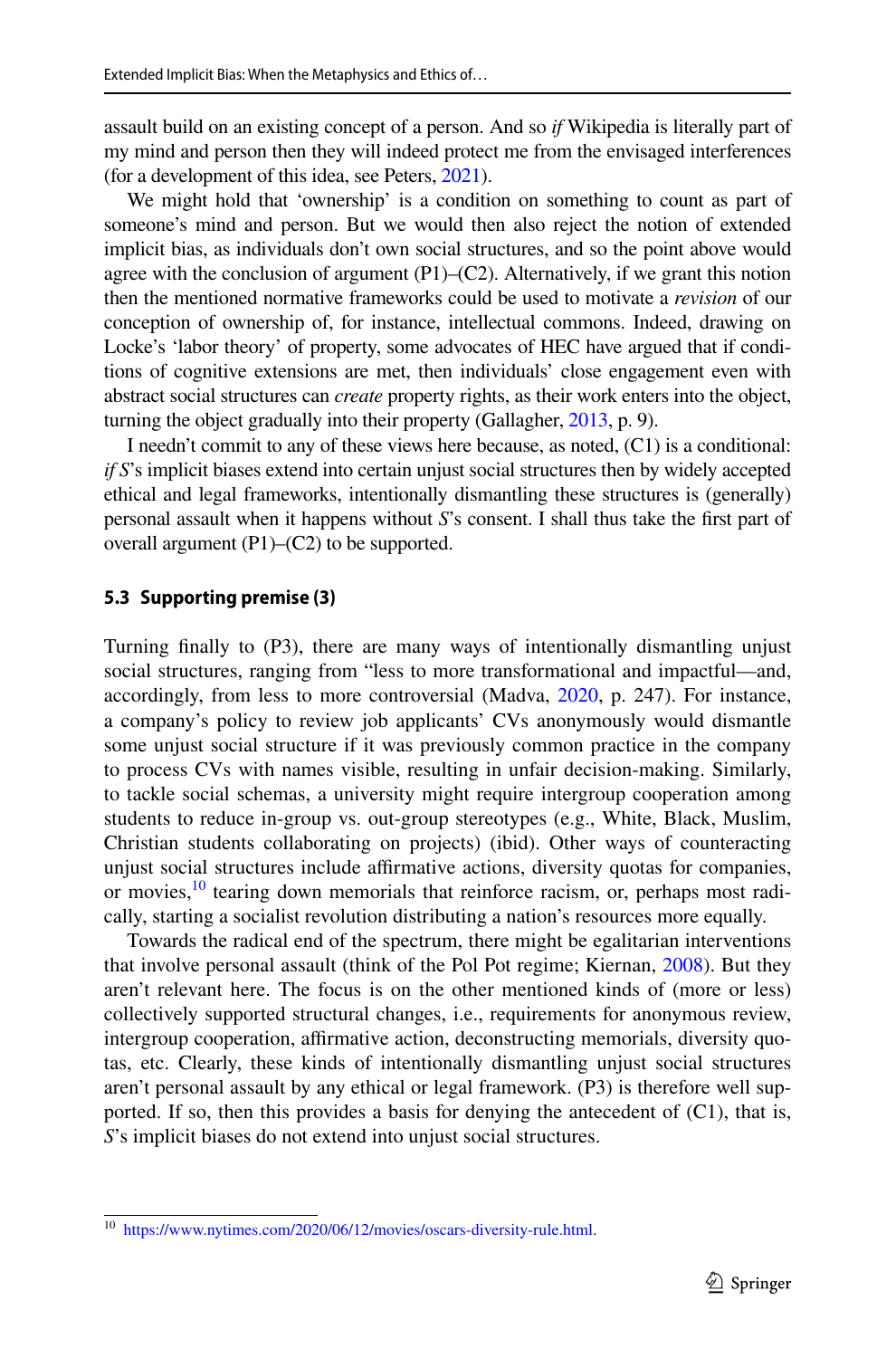## **6 Implications**

It is worth emphasizing that, in Western democracies, when activists try to promote or implement the here relevant kinds of changes, perhaps most people will agree with them, as unjust social structures are typically viewed as pernicious. Similarly, when politicians put in place or promote policies to dismantle unjust social structures (e.g., institutions, social roles, norms), this doesn't generally happen without people's consent. The public can vote for or against politicians in elections and so give or withhold consent to policies.

Unfortunately, not all people reject social injustice. Racists, bigots and their ilk are unlikely to consent to many changes geared towards tackling unjust social structures, as they may beneft from these structures. We might discount their objections as misguided. But the problem is that if their implicit biases literally extend into unjust social structures of the kind mentioned then these people can in their efort to prevent social change appeal to widely accepted ethical and legal frameworks that protect individuals' bodily and personal integrity. Concretely, they could try to insist that activists' proposed policy changes such as anonymous CV review, inter-group cooperation, afrmative action, deconstructing racist memorials, diversity quotas for the media (to tackle social schemas), and so on involve a dismantling of parts of their own (extended, biased) minds and selves without their consent.

If racists, more generally, people disinclined towards social-justice interventions lacked control over the relevant social structures, we could perhaps reject their claim by holding that the mutual mind-structure feedback loops involved would likely be too imbalanced to meet, for instance, condition (5) for cognitive extension. How-ever, the recent rise of populist, often xenophobic political parties worldwide<sup>[11](#page-15-0)</sup> suggests that in perhaps many social settings, biased people dismissive of social justice interventions may also be in positions of power and signifcant control over unjust social structures. When it comes to these people (or think of, e.g., Nazi Germans and their shocking schemas of Jews in the 1940s), the view that condition (5) is met becomes particularly challenging to reject.

Granted, bodily and personal integrity is only *one* basic right. It might be overruled by or be much weaker than others. For instance, if unjust social structures persist, this, too, will infringe on people's rights, namely their right to social justice. This harm, one might argue, is greater than that related to the violation of someone's bodily and personal integrity by non-consensual alterations of parts of their extended mind. But this may not always obviously be the case. As noted, the right to bodily and personal integrity currently already provides strong barriers to other policies that serve the social good, for instance, compulsory COVID-19 vaccination (Douglas et al., [2020](#page-20-19)). Similarly, if unjust social structures are parts of (biased) minds, i.e., integral components of persons, then opponents of changes to those structures might hold that these changes, too, infringe on their bodily and personal integrity.

<span id="page-15-0"></span> $11$  The BBC offers a helpful country-by-country guide to the rise of right-wing nationalism: <https://www.bbc.com/news/world-europe-36130006>.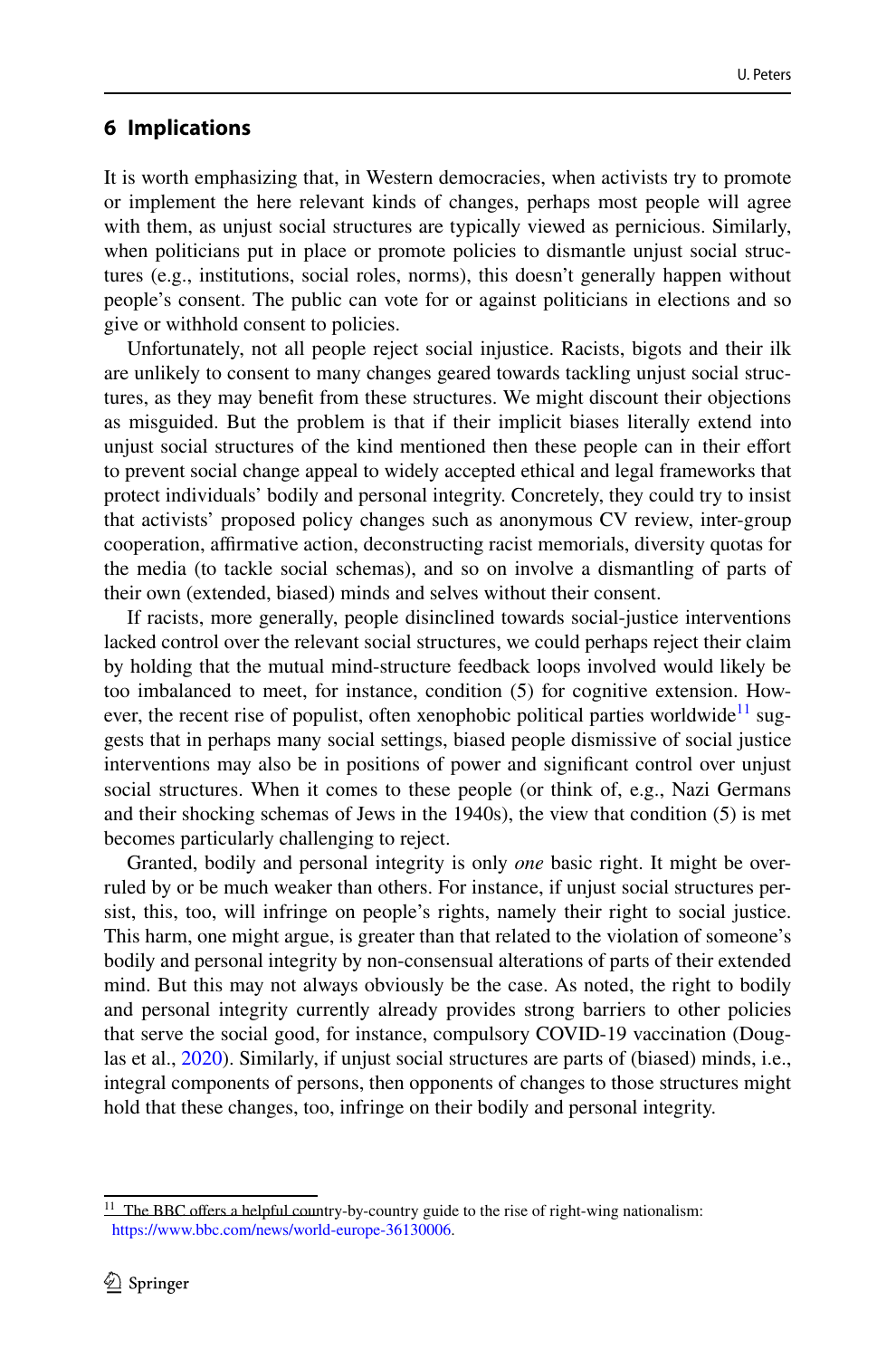Of course, if the preceding argument is on track then the unjust social structures relevant here aren't just part of a particular racist's mind but also part of the minds of all other (more reasonable) people interacting with these structures in ways meeting conditions  $(1)$ –(5). We might thus hold that racists should have no more right to infuence what happens to these structures than everyone else afected by (and interacting with) them.

The problem remains, however, that to eradicate unjust social structures via collectively enforced policy changes without coming in confict with current ethical and legal frameworks, we would still need to seek people's individual consent (vs. their collective consent, which we could obtain via elections, etc.) to interferences with their bodily and personal integrity. Again, many egalitarians will perhaps view implicit biases as unwanted parts of their mind and would readily consent to the interferences at issue.<sup>12</sup> To intentionally dismantle unjust structures without consent may then only involve a potential personal assault from the point of view of racists, bigots, etc. But the trouble is that it isn't clear whether, once we ask the public for this kind of consent, most people will indeed transfer decisions over parts of their extended inner world to elected officials or activists in the way they are currently happy to transfer decisions on public goods (social institutions, etc.) to them. That is, if unjust social structures are literally part of the minds and selves of all individuals who are in continuous feedback loops with them (and so should have a say on what happens to these structures), this creates more uncertainty and new ethical and legal hurdles for us to overcome to be able to tackle social injustice with currently perfectly legitimate means.

Put diferently, at the moment, people don't think of the social structures governing their social interactions as constitutive parts of their minds and selves but as merely external resources. Construed in that way, unjust social structures are more easily modifable with policy making and activism than on the extended implicit bias view. Because if implicit biases sometimes extend in the way outlined above, then eradicating social injustice via activism, electing officials, or policy making means at least in some cases literally tweaking the *realizers* of people's mind. This is an action akin to brain surgery and so an intervention that many people are usually strongly opposed to and ethically and legally protected from (for related points in the context of neuroethics and online manipulation, see Levy, [2007;](#page-21-20) Lippert-Ras-mussen, [2018;](#page-21-15) Peters, [2021](#page-21-9)). That is, the intervention would be significantly different from changing people's mind by, for instance, persuading them with arguments, 'nudging' them (Thaler & Sunstein, [2008](#page-21-21)), or even 'brainwashing' people via persistent exposure to pre-selected, biased information. For all these other methods are still only *indirect*, happening from 'outside' people's minds. They aren't invasive in the physical sense (though they might involve infringements of privacy; ibid). Alterations of the realizers of people's minds, however, are. If social justice interventions

<span id="page-16-0"></span> $12$  This doesn't undermine (C1). Because even if anti-racists would not view the interventions at issue as personal assault on them, it would still be the case that according to widely accepted ethical and legal frameworks, it would count as such.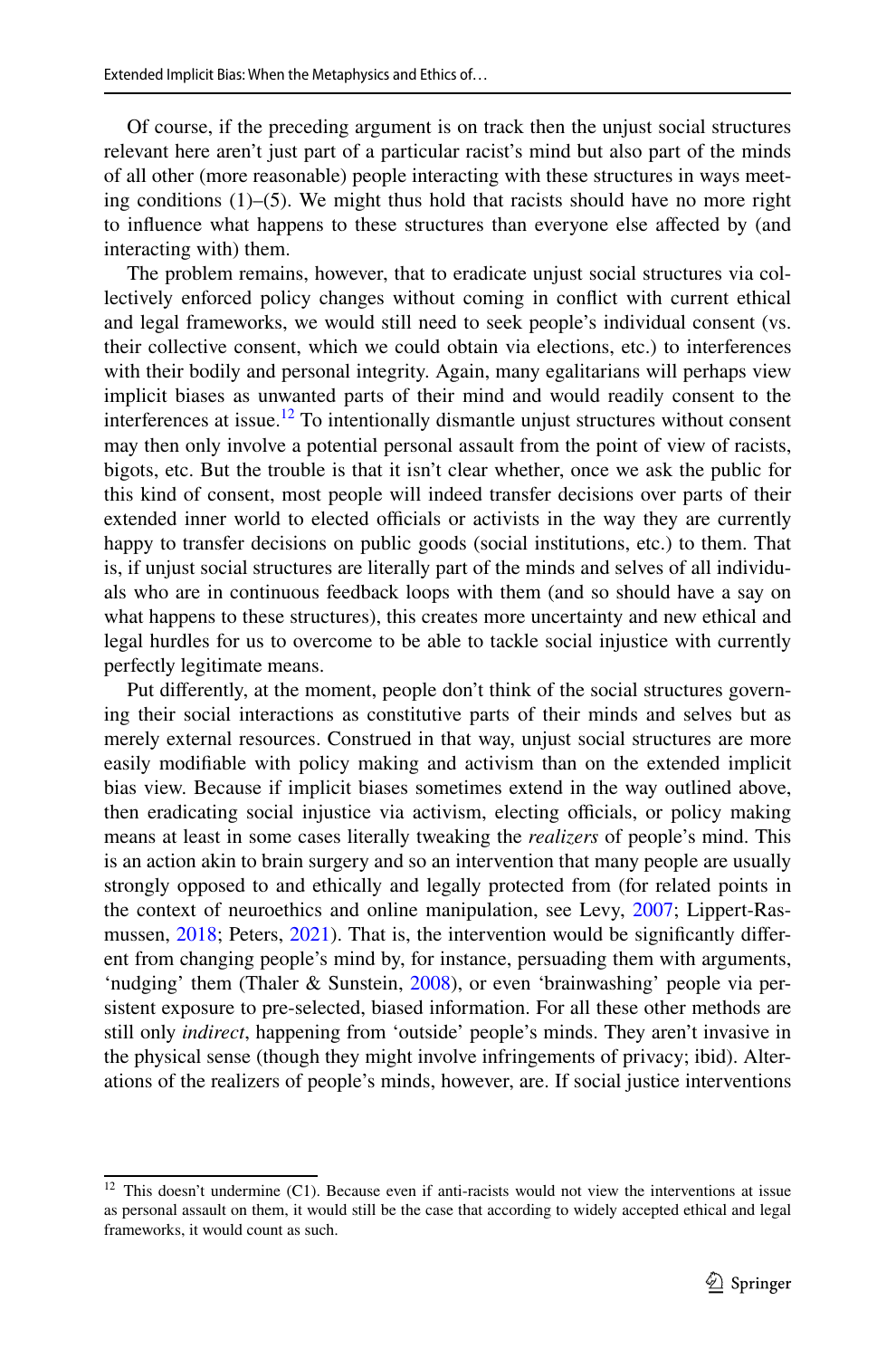on social structures amount to such alterations, this is thus likely to elicit stronger resistance to them than to any of the more familiar ways of changing people's minds.

In contrast, if implicit bias does *not* extend into social structures, these concerns won't arise. Activists won't face additional ethical or legal hurdles because no one (in a Western democracy) is currently ethically or legally protected from, say, policy changes aimed at reducing social injustice (even if one disagrees with these changes and the latter reduce people's biases, thus indirectly altering their minds). Integrationists have therefore grounds to reject the notion of extended implicit bias.

## <span id="page-17-0"></span>**7 The Metaphysics and Ethics of Implicit Bias Collide**

On the face of it, rejecting HEC might not be too bad. The idea of extended cognition is hardly uncontroversial. However, this move is problematic for several recent integrationists. This is because they are committed to the view that people's biases and certain social structures are partly constitutive of each other (Soon, [2020;](#page-21-5) Leboeuf, [2020](#page-21-4); Ayala-Lopez & Beeghly, [2020\)](#page-20-4), or at least not strictly ontologically distinct (Davidson & Kelly, [2020](#page-20-5)). Moreover, since the interactions between the two meets fve common conditions for extended cognition, many advocates of HEC are now committed to the notion of extended implicit bias too. Indeed, just focusing on condition (5), as noted, many researchers now endorse the idea that "when an agent is functionally integrated through ongoing feedback loops with her social environment, the environment doesn't just causally infuence her but becomes part of her character, for good or ill" (Alfano & Skorburg, [2017](#page-20-11), p. 468; Carter et al., [2017;](#page-20-12) Gallagher, [2013;](#page-20-14) Palermos, [2014](#page-21-8), [2016;](#page-21-11) Palermos & Tollefsen, [2018](#page-21-10)). This view in conjunction with the integrationists' point that bias and social structure mutually infuence each other in precisely such loops—implies extended implicit bias. So, there are many philosophers who can't easily reject this notion.

They might respond that the feedback loops between biased minds and unjust social structures are "imbalanced", "unidirectional", or "exploitative" and so don't count as realizing extended cognition proper (Skorburg, [2017\)](#page-21-22). But this response only works well if we focus on the targets of such structures, i.e., people negatively afected by and largely powerless against them. If we focus on the (negatively) potentially largely unafected producers of them—which unfortunately are often those in power (e.g., think of White, male, Westerners dominating company leadership positions)—then there are many social situations in which we are likely to fnd more balanced feedback loops between mind and structure. In fact, the more powerful and privileged individuals are the higher the likelihood that they are in a signifcantly bidirectional, reciprocal connection with the social structure they are interacting with. Hence, precisely those people whom we would want to prevent the most from making the claim that unjust social structures are literally part of their minds and selves are also the ones for whom the imbalance consideration is less convincing.

This point matters because it helps address an important objection to the above argument. This objection is that even if dismantling unjust social structures violates the racist's right to bodily integrity, *not* dismantling these structures also violates the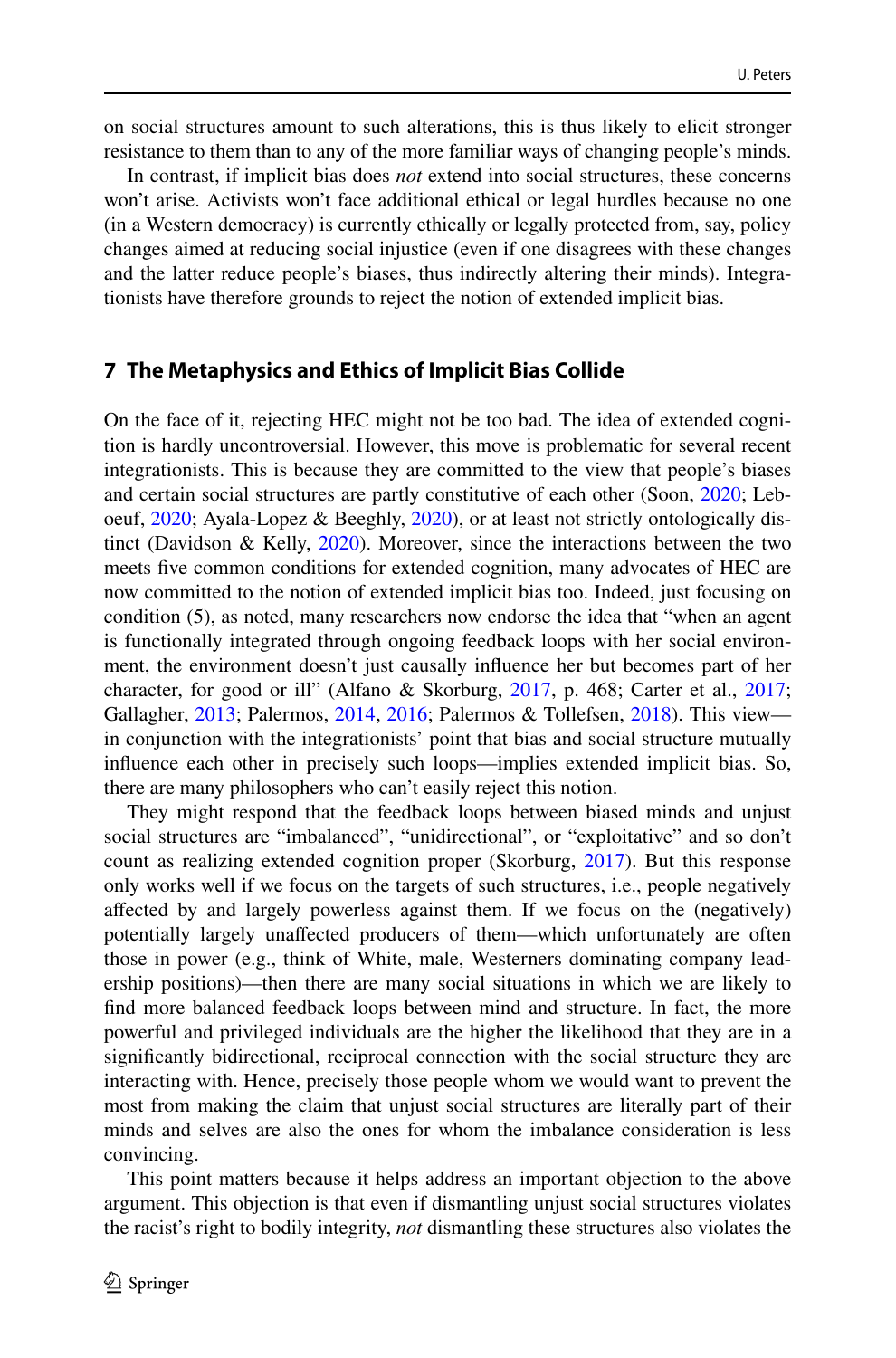*anti*-racist's right to bodily integrity. After all, their social cognition, too, arguably extends into social structures, and the persistence of unjust aspects of these structures may undermine their cognitive functioning. Thus, the objection continues, the right to bodily integrity may, in fact, weigh in favor of changing unjust structures, as long as the racists do not have some property that grounds the claim that such changes are uniquely or particularly an assault on them, providing them with a special entitlement over unjust structures (compared to the non-racists).

The preceding consideration on balance vs. imbalance in mind-structure interactions suggests an answer to this objection. For there arguably are at least some social environments in which racists and their ilk do have a (regrettably) special property: in some social environments (e.g., as a result of historical injustice), they tend to be the ones signifcantly more in power and control of the relevant unjust social structures (e.g., via their control over media) than those negatively afected by them (for some relevant examples, see Peiser, [2020](#page-21-23); Bheeroo et al., [2021\)](#page-20-21).<sup>13</sup> Because of this diference in power and control, the racists' mind-structure interactions are then more balanced, and so the metaphysical claim that their biased minds literally extend into these structures is more supported (given conditions (1)–(5)) than the corresponding claim by anti-racists. By extension, in these contexts, racists' claims to being assaulted by changes to unjust social structures may become more tenable than the deeper competing claims of those who desire interventions.

Given this ethically highly unattractive upshot, integrationists and advocates of HEC might wish to retreat to the view that social structures are at best only scaffolding (i.e., causally coupled to) and not literally extending implicit biases. But the problem is that it isn't clear that once we grant the ongoing feedback loops between minds and social structures that integrationists highlight, we can easily dismiss the reality of extended implicit bias. And these loops are indeed hard to deny because individuals' interactions and minds *do* (some more than others) produce social structures (schemas, etc.), which become internalized into people's heads, which then again infuence these structures, and so on. As noted, in these loops, the infuence of social structure on biased minds is at least to some extent grounded in and originating from biased minds' infuence on these structures (Davidson & Kelly, [2020\)](#page-20-5). It thus isn't easy to conceive of the efects of the afecting part as merely causal input into the affected part. For to the extent that the effects of the affecting part (e.g., social structure) come partly from within the afected part itself (e.g., a biased mind), they can't be viewed as coming purely from without the affected part. And to the extent that they are coming from *within* the afected part, they can't plausibly be construed as merely *causal* efects on but emerge as (to some extent) constitutive of that part, meaning that (in the cases at hand) biased minds and social structure ontologically overlap.

I'm not committing to this dynamical systems theoretical point here. I reiterate it only to highlight that rejecting this kind of support for the ontological-overlap assumption is challenging. When we try to sharply demarcate inputs from outputs

<span id="page-18-0"></span><sup>&</sup>lt;sup>13</sup> For specific here relevant US population data, see also [https://worldpopulationreview.com/us-city](https://worldpopulationreview.com/us-city-rankings/most-racist-cities-in-america)[rankings/most-racist-cities-in-america.](https://worldpopulationreview.com/us-city-rankings/most-racist-cities-in-america)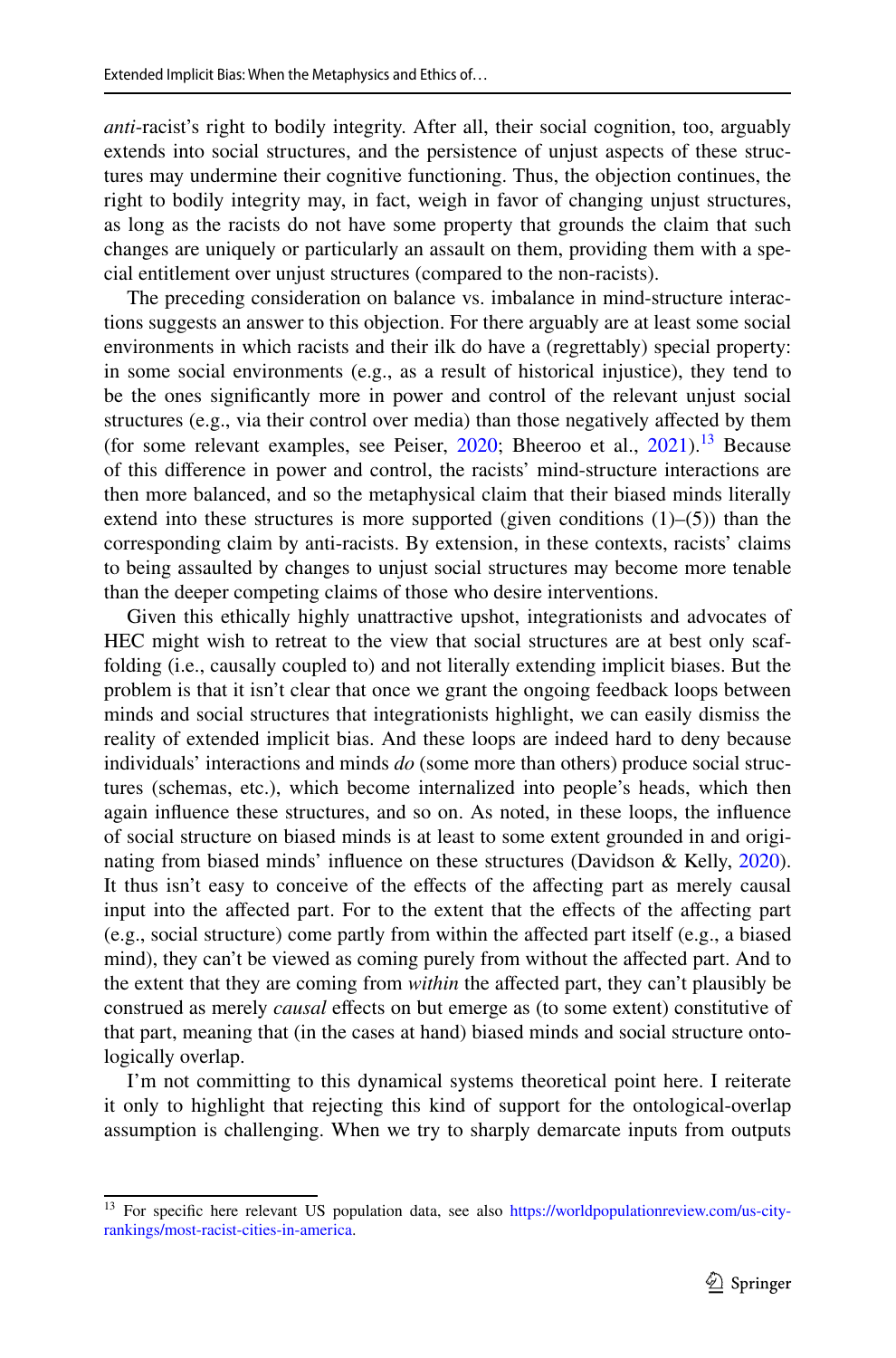within mind and structure interactions, there will be limits to the plausibility of doing so, if we want to do justice to the dynamic interdependence of minds and structure. However, if we grant that there is *some* ontological overlap between them, it seems we are left with the admission of an extended implicit bias and the related signifcant ethical problem outlined above. There is thus a clash between metaphysical and ethical concerns, especially for recent integrationists and advocates of HEC. For on the one hand, there are seemingly plausible metaphysical considerations to endorse the view that people's implicit biases extend into social structures, making the latter part of people's minds. Yet, on the other hand, there are good ethical grounds to reject the view that people's biases are partly realized by social structures, as this seems to enable, for instance, racists to invoke plausible normative frameworks to undermine social justice efforts in hitherto impossible ways.

Integrationists and advocates of HEC might be able to resolve this confict between the metaphysics and ethics of implicit bias. It might well be that there is a way in which we can do justice to both the dynamic interdependence of minds and social structure, and the idea that they are merely causally connected even in cases where we focus on powerful individuals with signifcant control over the relevant elements of social structure. It might also be that the "ontological entanglement" between mind and structure highlighted here can't be individuated as a specifc type of entity (Marmodoro, [2011](#page-21-24)). Or upon scrutiny, current ethical and legal conceptions could turn out to allow for the kind of interventions on extended minds introduced above. Whether this is so remains to be seen. The present paper achieves its goal if it brings the problem into view and prompts critical refection on it.

# **8 Conclusion**

People's implicit biases and society's unjust structures play key roles in maintaining social injustice. Several integrationists argue that both should have equal priority in accounting for and tackling injustice because they are in ongoing feedback loops infuencing each other such that they come to overlap ontologically. I developed this proposal by arguing that if we assume fve popular conditions for extended cognition, then people's implicit biases are often partly realized by and so extended into certain social structures. I noted that this view helps to argue that in eradicating social injustice, we should attend to biased minds and unjust social structures equally. But it comes at a price, because if this view is correct, then we will also need to overcome additional ethical and legal concerns so as to be able to alter unjust social structures as easily as we currently can. There is thus an ethical reason to reject the notion of extended implicit bias. Yet, as indicated, this notion can't easily be dismissed because *prima facie* reasonable metaphysical considerations support it. Hence, while I shall not commit to the notion of extended implicit bias nor HEC here, I conclude that for integrationists sympathetic to a partial ontological fusion of minds and social structures and for advocates of HEC, there is a situation in which metaphysical considerations about implicit bias are in signifcant tension with ethical considerations.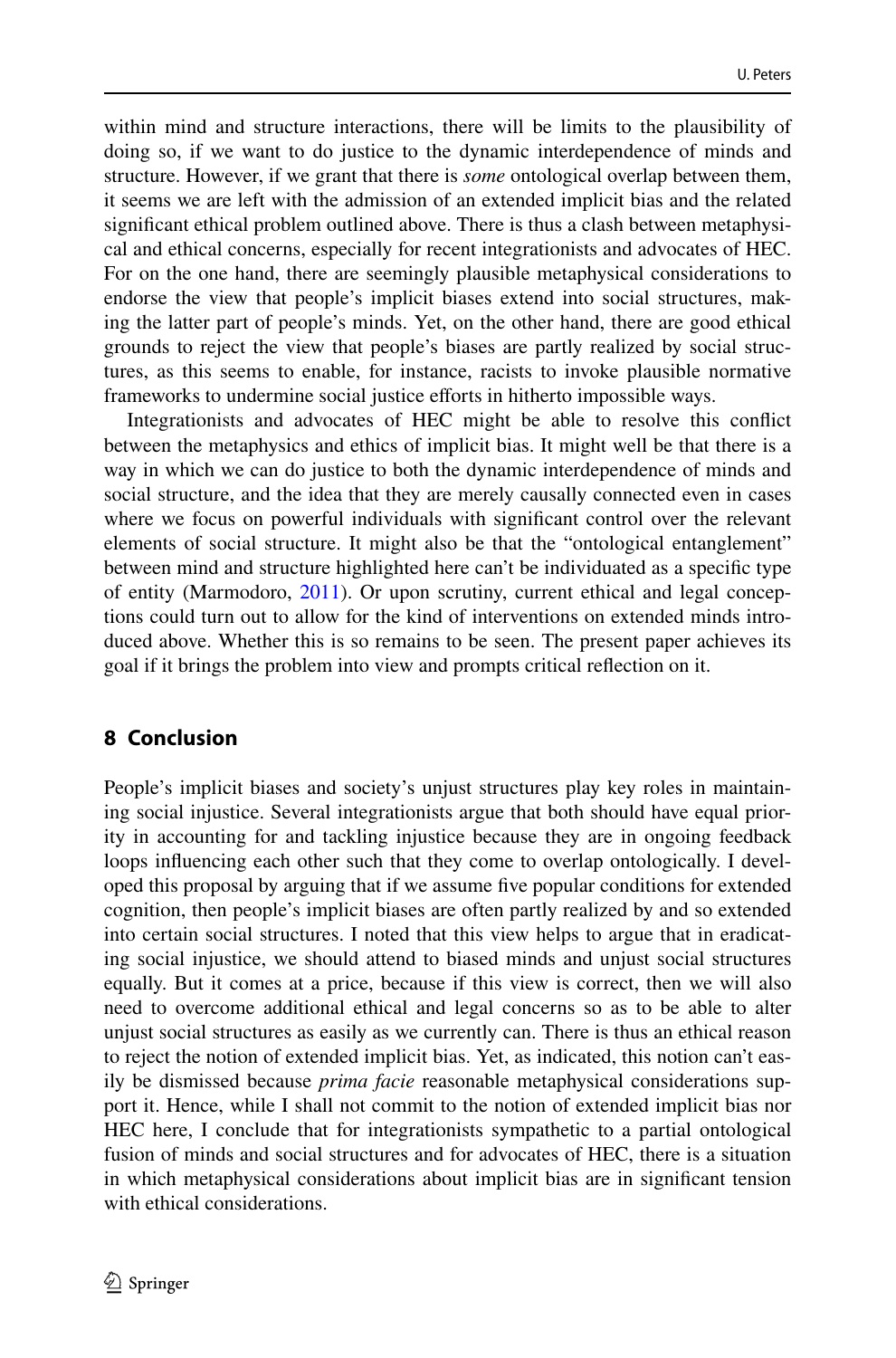**Acknowledgements** I'm grateful to two reviewers of this journal and Dan Kelly for very helpful comments on earlier drafts.

**Open Access** This article is licensed under a Creative Commons Attribution 4.0 International License, which permits use, sharing, adaptation, distribution and reproduction in any medium or format, as long as you give appropriate credit to the original author(s) and the source, provide a link to the Creative Commons licence, and indicate if changes were made. The images or other third party material in this article are included in the article's Creative Commons licence, unless indicated otherwise in a credit line to the material. If material is not included in the article's Creative Commons licence and your intended use is not permitted by statutory regulation or exceeds the permitted use, you will need to obtain permission directly from the copyright holder. To view a copy of this licence, visit [http://creativecommons.org/licen](http://creativecommons.org/licenses/by/4.0/) [ses/by/4.0/](http://creativecommons.org/licenses/by/4.0/).

# **References**

<span id="page-20-7"></span>Adams, F., & Aizawa, K. (2008). *The bounds of cognition*. Blackwell Publishing.

- <span id="page-20-11"></span>Alfano, M., & Skorburg, J. A. (2017). The embedded and extended character hypotheses. In J. Kiverstein (Ed.), *Philosophy of the social mind* (pp. 465–778). Routledge.
- <span id="page-20-20"></span>Anderson, J. (2008). Neuro-prosthetics, the extended mind, and respect for persons with disability. In M. Düwell, C. Rehmann-Sutter, & D. Mieth (Eds.), *The contingent nature of life: Bioethics and limits of human existence* (pp. 259–274). Springer.
- <span id="page-20-3"></span>Anderson, E. (2010). *The imperative of integration*. Princeton University Press.
- <span id="page-20-4"></span>Ayala-Lopez, S., & Beeghly, E. (2020). Explaining injustice: Structural analysis, bias, and individuals. In E. Beeghly & A. Madva (Eds.), *An introduction to implicit bias: Knowledge, justice, and the social mind* (pp. 211–232). Routledge.
- <span id="page-20-1"></span>Beeghly, E., & Madva, A. (Eds.). (2020). *An introduction to implicit bias: Knowledge, justice, and the social mind*. Routledge.
- <span id="page-20-21"></span>Bheeroo, L. Pontso Mafethe, P., & Billing, L. (2021). *Racism, power and truth: Experiences of people of colour in development.* Retrieved from [https://www.bond.org.uk/sites/default/fles/resource-documents/](https://www.bond.org.uk/sites/default/files/resource-documents/bond_racism_power_and_truth.pdf) bond racism power and truth.pdf.
- <span id="page-20-18"></span>Blitz, M. J. (2010). Freedom of thoughts for the extended mind: Cognitive enhancement and the constitution. *Wisconsin Law Review, 4*, 1049–1117.
- <span id="page-20-2"></span>Blum, L. (2002). Racism: What it is and what it isn't. *Studies in Philosophy and Education, 21*(3), 203–218.
- <span id="page-20-12"></span>Carter, A., Collin, J. H., & Palermos, O. (2017). Semantic inferentialism as (a Form of) active externalism. *Phenomenology and the Cognitive Sciences, 16*, 387–402. [https://doi.org/10.1007/](https://doi.org/10.1007/s11097-016-9458-y) [s11097-016-9458-y](https://doi.org/10.1007/s11097-016-9458-y)
- <span id="page-20-16"></span>Carter, J., & Palermos, S. (2016). Is having your computer compromised a personal assault? The ethics of extended cognition. *Journal of the American Philosophical Association, 2*(4), 542–560.
- <span id="page-20-10"></span>Chemero, A. (2009). *Radical embodied cognitive science*. MIT Press.
- <span id="page-20-6"></span>Clark, A., & Chalmers, D. (1998). The extended mind. *Analysis, 58*(1), 7–19.
- <span id="page-20-9"></span>Clark, A. (2008). *Supersizing the mind*. OUP.
- <span id="page-20-8"></span>Clark, A. (2010). Memento's revenge: The extended mind, extended. In R. Menary (Ed.), *The extended mind* (pp. 43–66). MIT Press.
- <span id="page-20-17"></span>Cohen, G. A. (1995). *Self-ownership, freedom and equality*. Cambridge University Press.
- <span id="page-20-5"></span>Davidson, L. J., & Kelly, D. (2020). Minding the gap: Bias, soft structures, and the double life of social norms. *Journal of Applied Philosophy, 37*, 190–210.
- <span id="page-20-13"></span>De Jaegher, H. (2013). Rigid and fuid interactions with institutions. *Cognitive Systems Research, 25–26*, 19–25.
- <span id="page-20-15"></span>Dixon, T. L., & Williams, C. L. (2015). The changing misrepresentation of race and crime on network and cable news. *Journal of Communication, 65*(1), 24–39.<https://doi.org/10.1111/jcom.12133>
- <span id="page-20-19"></span>Douglas, T., Forsberg, L., & Pugh, J. (2020). Compulsory medical intervention versus external constraint in pandemic control. *Journal of Medical Ethics, Medethics*. [https://doi.org/10.1136/medet](https://doi.org/10.1136/medethics-2020-106435) [hics-2020-106435](https://doi.org/10.1136/medethics-2020-106435)
- <span id="page-20-0"></span>FitzGerald, C., Martin, A., Berner, D., & Hurst, S. (2019). Interventions designed to reduce implicit prejudices and implicit stereotypes in real world contexts: A systematic review. *BMC Psychology, 7*(1), 29. <https://doi.org/10.1186/s40359-019-0299-7>
- <span id="page-20-14"></span>Gallagher, S. (2013). The socially extended mind. *Cognitive Systems Research, 25–26*, 4–12.